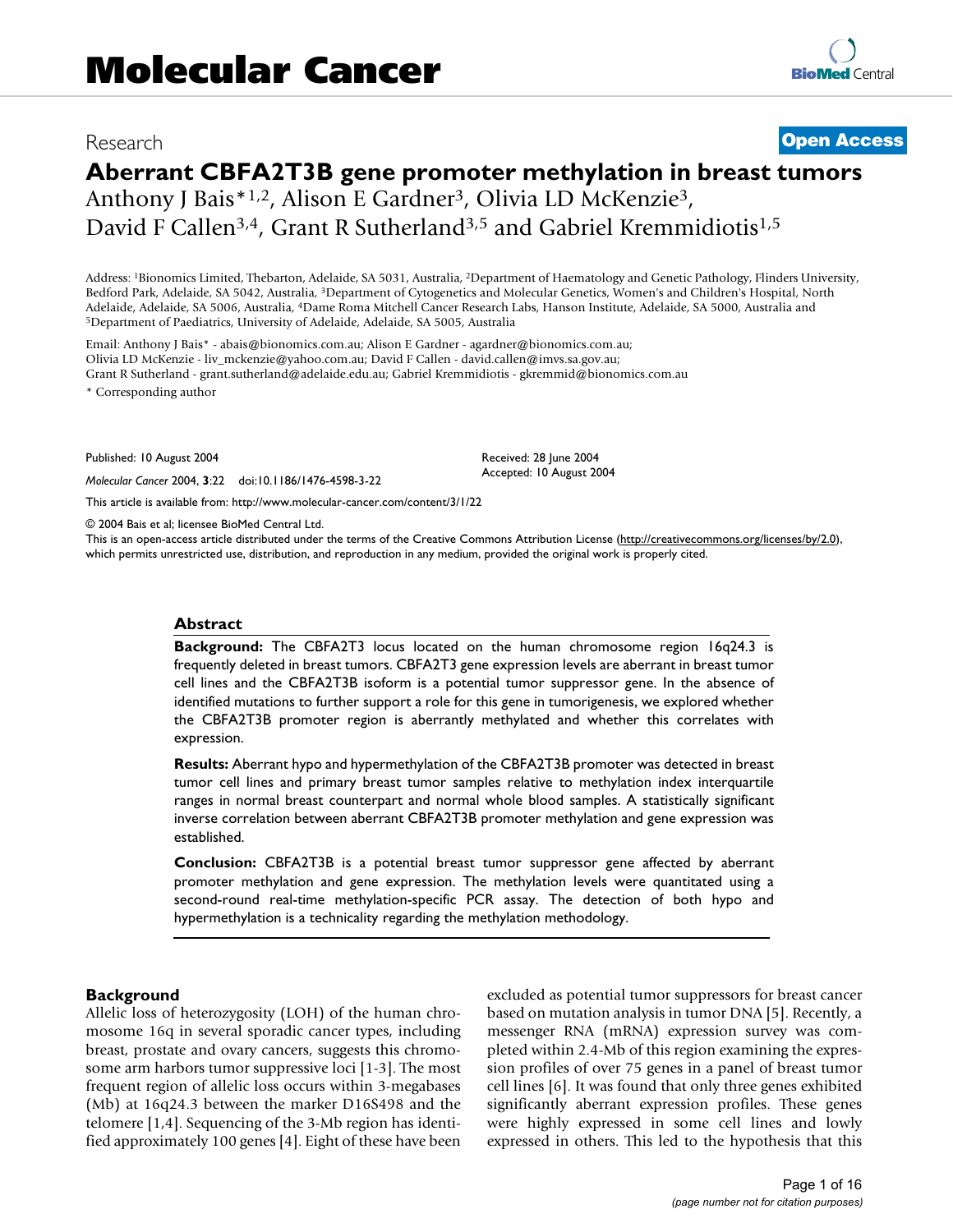aberrant expression may reflect a role for these genes as tumor suppressors in determining cancer phenotype and behavior. One of these genes was the core-binding factor, alpha subunit 2, translocation to 3; termed CBFA2T3.

CBFA2T3 encodes for a protein that belongs to the eighttwenty-one (ETO) family, which also includes the genes CBFA2T1, CBFA2T2 in mammalian cells and nervy in Drosophila [7]. The mammalian members of this protein family are involved in therapy-related chromosomal translocations causing acute myeloid leukemia [8]. The CBFA2T3 gene encodes two alternative transcripts, CBFA2T3A (NM\_005187) and CBFA2T3B (NM\_175931) (Figure 1A). CBFA2T3A reportedly functions as a nuclear transcriptional co-repressor via its interaction with histone deacetylase (HDAC) complexes [9]. CBFA2T3B functions as a kinase anchorage protein in T lymphocytes and may play a role in inflammatory response [10]. Recently, it was demonstrated that CBFA2T3B functions as a transcriptional repressor and exhibits in vitro characteristics consistent with tumor suppressor activity [11]. This gene was found to be lowly expressed in a number of breast tumor cell lines and upon re-introduction it reduced their growth on plastic and in soft agar.

Mutation analysis in breast tumor cell lines and primary breast tumor samples failed to identify any CBFA2T3 sequence aberrations [11]. It was recognized that aberrant promoter methylation might be the mechanism responsible for the altered expression of CBFA2T3 in breast tumors. The expression of several tumor suppressor genes has been found inactivated or reduced in tumors in association with promoter hypermethylation [12]. Promoter hypermethylation can occur in conjunction with allelic loss and or mutation and is regarded as an alternative form of 'knockout' in biallelic inactivation. Accumulating evidence now suggests that promoter hypermethylation may affect genes that reside within regions of frequent allelic loss more often than mutation [13]. Alternatively, several oncogenes have been found to be over-expressed in tumors in association with promoter hypomethylation [14]. As such, aberrant promoter methylation is considered a fundamental process in developing cancers and has recently received considerable interest as a rapid noninvasive molecular screening tool for the early detection of tumor cells in a range of bodily fluids and biopsy specimens [15].

In this study, the methylation status of a high-density CpG island promoter region located five prime to the exon 1B sequence of the CBFA2T3B transcript is described (Figure 1A). We explored whether this region is aberrantly methylated in breast tumor cell lines and primary breast tumor samples and whether a correlation exists between methylation and gene expression. Both aberrant hypo and hypermethylation levels were detected in breast tumors in correlation with elevated and reduced expression. The phenomenon of hypo and hypermethylation relates to the amount of DNA used in the methylation methodology as discussed.

# **Results**

## *Isoform-specific analysis of CBFA2T3 gene expression levels*

CBFA2T3 encodes two alternative transcripts, CBFA2T3A and CBFA2T3B (Figure 1A). It was recently demonstrated that CBFA2T3 expression levels are aberrant in breast tumor cell lines. In this study, the total expression levels were assayed using real-time RT-PCR and primers that span exons 4–5 of the CBFA2T3 gene. The tumor suppressor activity previously shown for CBFA2T3B, led us to examine the expression profile of this transcript in breast tumor cell lines using a TaqMan probe specific for exon 1B. CBFA2T3B displayed aberrant expression similar to the total (Figure [2](#page-3-0)A). This aberrant expression was found to be endogenously low in all samples examined. The expression of this gene was so low that it could not be reliably detected using Northern Blots or RNase protection (data not shown). In addition, expression levels of the CBFA2T3A transcript were assayed in breast tumor cell lines using a TaqMan probe specific for exon 1A. CBFA2T3A expressed at lower levels than CBFA2T3B, but due to the identification of several complex splice variants between exon 1A and exons 1B, 2, 3 and 4, further analysis is required (data not shown). An example of the raw data real-time RT-PCR expression analysis of the CBFA2T3 transcripts is shown (Additional file 1).

## *Qualitative analysis of CBFA2T3B promoter methylation levels*

Based on the idea that this altered expression might develop via aberrant methylation, the promoter activity and methylation status of a high-density CpG island located five prime to the exon 1B sequence of CBFA2T3B was examined (Figures 1A and 1B). The promoter activity was assayed using chloramphenicol acetyl-transferase (CAT) ELISA and confirmed that a 1-kb region spanning the island was capable of promoting a 30-fold increase in CAT expression (Figure [2C](#page-3-0)). To determine if this promoter region is aberrantly methylated in breast tumors, 24 breast tumor cell lines, 20 primary breast tumors, 20 normal breast counterparts and 24 normal whole blood samples were screened using methylation-specific PCR (MSP). Four separate 100–200 bp regions spanning the promoter were amplified using primers specific for either unmethylated or methylated cytosines at the CpG sites shown (Figure 1B). The full results of this analysis are summarized in Additional file 2. In general, a low 'basal' level of methylation was detected in all samples at the various regions examined. An example of this basal methyla-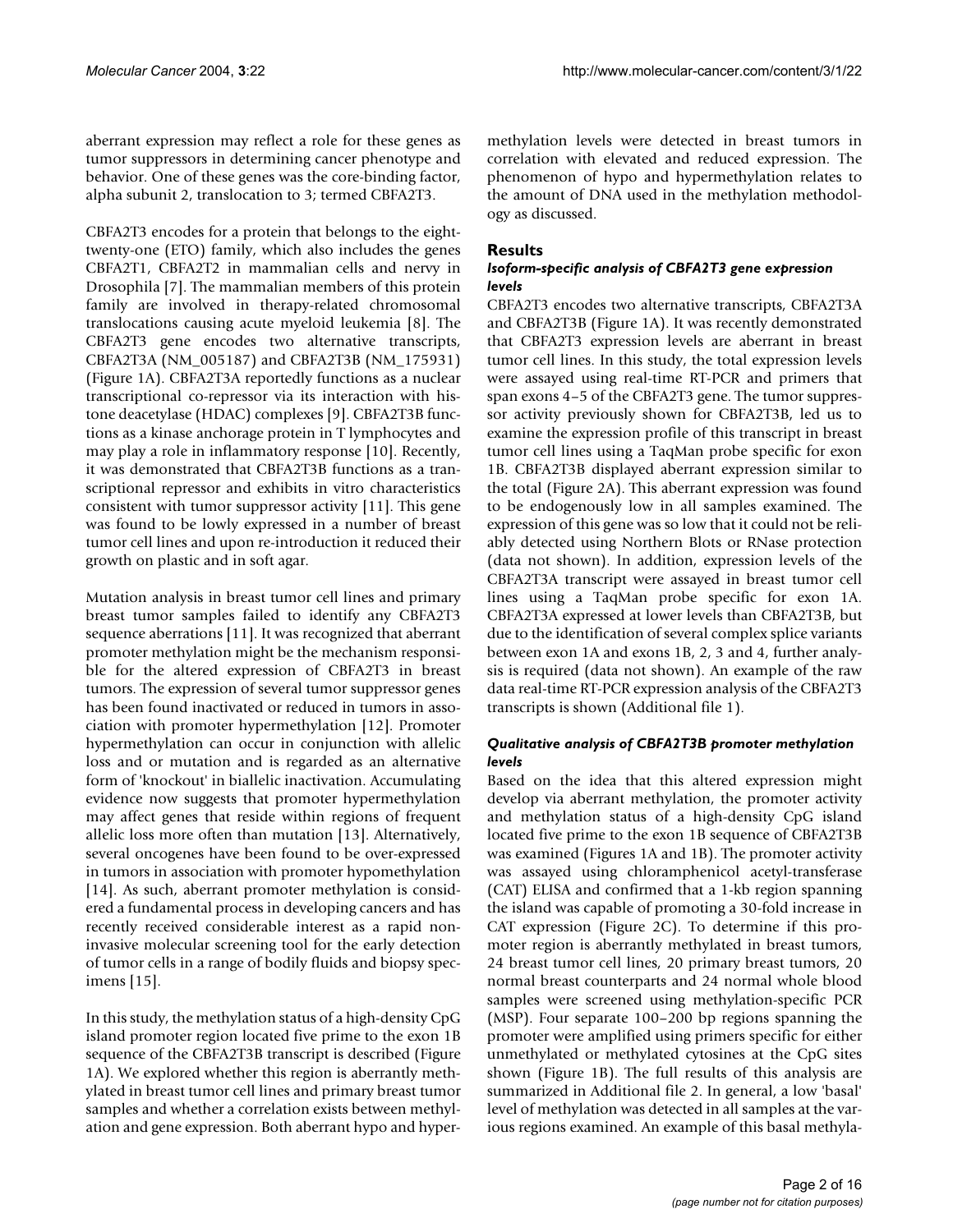

**CBFA2T3 gene structure and promoter methylation patterns.** (A) CBFA2T3 encodes two alternative transcripts, CBFA2T3A and CBFA2T3B. CBFA2T3A is encoded by exons 1A and 2–12. CBFA2T3B is encoded by exons 1B-12 splicing out exon 3. Relative exon sizes are shown. The exon 1A start site contains no CpG island. The black box marks the location of a high-density CpG island located five prime to the exon 1B start site. The black arrowheads mark the primers used for real-time RT-PCR. (B) CBFA2T3B contains a CpG island of approximately 160 CpG sites spanning 1-kb of sequence. The single black bars represent CpG sites scaled relative to each other. CAT ELISA promoter constructs and primers used for MSP, real-time MSP and bisulfite sequencing are shown. The asterisk marks the location of the amplicon and internal primers used for secondround real-time MSP. (C) CBFA2T3B promoter methylation patterns were examined in hypermethylated cell lines using sodium bisulfite sequencing. A characteristic sinusoidal pattern of approximately six high to low frequency methylation levels every 40–150 bp was detected. The high-frequency cytosine methylation levels residing within a consensus Sp1 binding site located approximately minus 450 bp from the transcriptional start of exon 1B are shown.

tion is shown for the normal blood samples at region two (Figure [3A](#page-4-0)). Unlike the bloods, several breast tumor cell lines, primary breast tumors and normal breast counterpart samples displayed complex high to low methylation levels. An example of this complex methylation is shown for the primary breast tumors and their normal counterparts at region four (Figure [3](#page-4-0)B). This analysis revealed that only few cell lines displayed clear hypermethylation (e.g. MDA-MB-231) or hypomethylation (e.g. BT-483) in association with reduced and elevated expression. To support this association, it was found that treatment of MDA-MB-231 cells with the demethylating agent 5-aza-2'-deoxycytidine (5-Aza-dC) was capable of increasing both CBFA2T3 and CBFA2T3B expression levels by > 100-fold relative to controls (Figure [2](#page-3-0)B). Overall, however, it was difficult to comprehend this complex promoter methylation and an association with expression thus suggesting that further analysis was required.

#### *Bisulfite sequence analysis of CBFA2T3B promoter methylation patterns*

To understand this complex promoter methylation, sodium bisulfite sequencing of the hypermethylated breast tumor samples was used to examine the pattern and frequency of methylation with this region. This analysis revealed that specific cytosines appeared more susceptible to methylation compared to others (Figure 4). A characteristic sinusoidal pattern of approximately six high to low frequency methylation levels every 40–150 bp was detected in cell lines and tumor samples (Figures 1C and 4). Based on this pattern, primers were designed specific for the real-time MSP quantitation of high-frequency cytosine methylation levels residing within a consensus Specificity protein (Sp1) binding site located approximately minus 450 bp from the transcriptional start of exon 1B (Figures 1B and 1C). As Sp1 proteins are commonly known to regulate gene transcription, it was considered that variable methylation at this site may be reflective of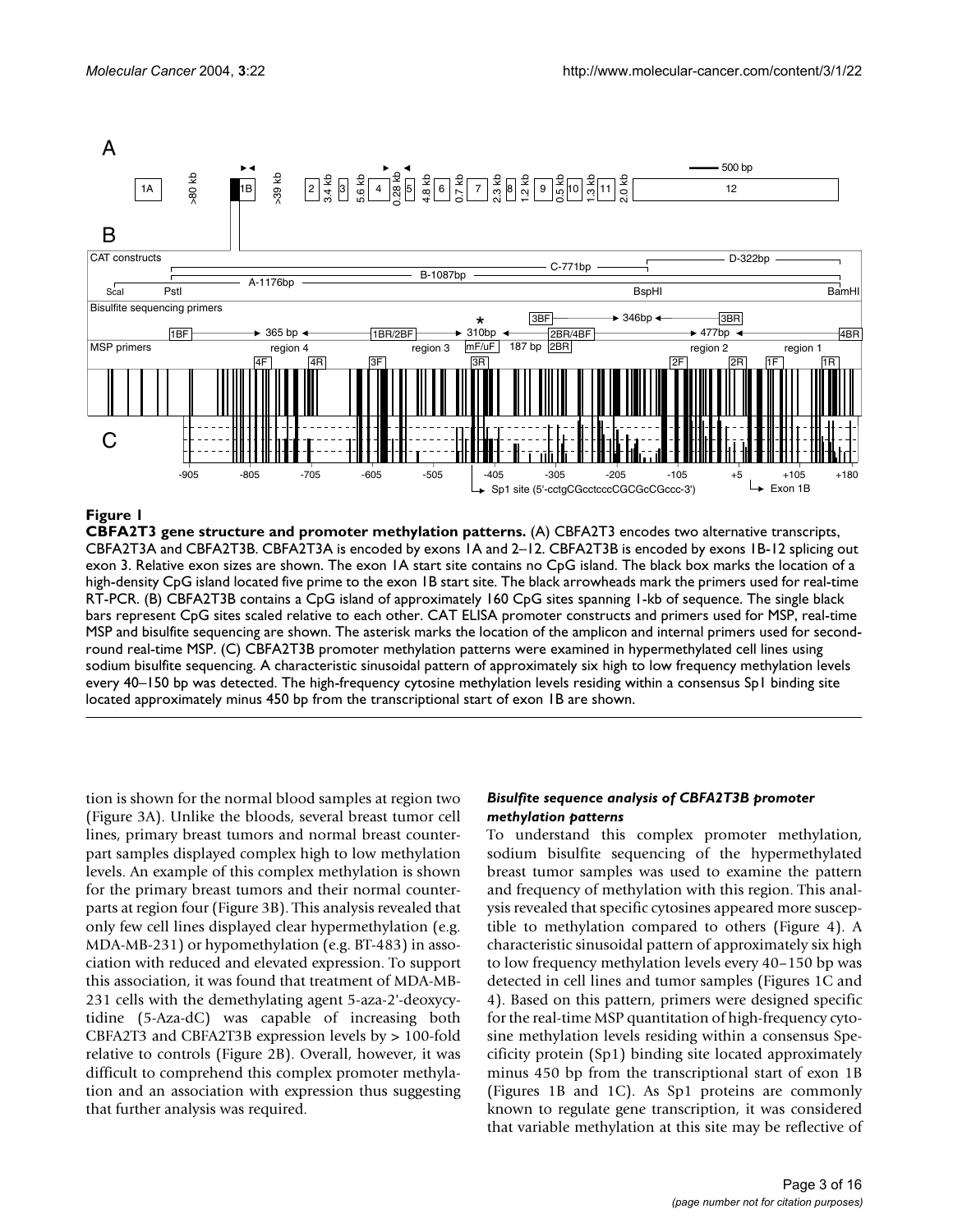<span id="page-3-0"></span>

**CBFA2T3 gene expression levels, 5-Aza-dC re-expression and promoter activity.** (A) CBFA2T3 gene expression levels were assayed using real-time RT-PCR. Several breast tumor cell line and normal tissue sample expression levels are shown. The y-axis represents mRNA mlcls expressed per  $10<sup>4</sup>$  cells shown on a log scale (mean  $\pm$  SD, n = 6). Fold changes in expression relative to normal breast expression are shown above each sample. The white diamonds and white squares represent expression levels of the housekeeping genes cyclophilin A (CYPA) and ATPase coupling factor 6 subunit (ATP5A), respectively. CBFA2T3B and CBFA2T3 expressed at endogenously low yet aberrant levels in breast tumor cell lines. Using normal breast as a reference, CBFA2T3B (600 mRNA mlcls per 104 cells) and CBFA2T3 (1,800) were low compared to ATP5A (600,000) and CYPA (1,600,000). CBFA2T3 expression ranged 30,000-fold from 4 to 120,000 mRNA mlcls per 10<sup>4</sup>cells in MDA-MB-231 and BT-483, respectively. In contrast, CYPA and ATP5A expression ranged 2-fold and 20-fold, respectively (100–200 and 15–300 mRNA mlcls per cell). Expression levels were also examined in several primary breast tumor samples for which total RNA was available (see Figure 6). (B) CBFA2T3 re-expression levels were examined in MDA-MB-231 cells using 5- Aza-dC. Fold changes in CBFA2T3B, CBFA2T3 and SYK expression levels are shown upon exposure to 5-Aza-dC relative to control untreated cells. > 100-fold re-expression was detected in CBFA2T3 and CBFA2T3B. 5-Aza-dC had no affect on CBFA2T3A expression (data not shown). > 1,000-fold re-expression was also detected in SYK, a control gene known to be hypermethylated and down-regulated in MDA-MB-231 cells. (C) CBFA2T3B promoter activity was assayed using CAT ELISA. Promoter constructs labeled A to D (see Figure 1B) were inserted upstream of the CAT reporter in pBLCAT3 (Boehringer Mannheim). pBLCAT2 driven by the tyrosine kinase promoter was used as a positive control.  $2.0 \times 10^6$  293T cells were transfected in triplicate using Lipofectamine 2000 (Invitrogen) with 1.5 µg of construct and control vector and 0.3 µg of the internal pSVβ-galactosidase control vector (Stratagene). Cells were lysed after 24 h and CAT concentrations determined using ELISA. Of the four constructs labeled A to D, the 1-kb B construct promoted a 30-fold increase in CAT expression (mean ± SD are triplicates,  $n = 3$ ).

elevated or reduced expression and thus suitable for resolving and correlating the complex promoter methylation levels.

## *Quantitative analysis of CBFA2T3B promoter methylation levels*

To assay CBFA2T3B promoter methylation levels at this Sp1 site, a bisulfite sequencing amplicon spanning this region was initially PCR amplified and column purified from 24 breast tumor cell lines, 55 primary breast tumors, 22 normal breast counterparts and 46 normal whole blood samples. Second-round real-time MSP was performed on the amplicons using internal forward primers to detect for either unmethylated or methylated cytosines at the Sp1 site. Standard curve dilutions of previously prepared internally primed clones representative of either unmethylated or methylated sequence were used to extrapolate methylation levels and normalize for differ-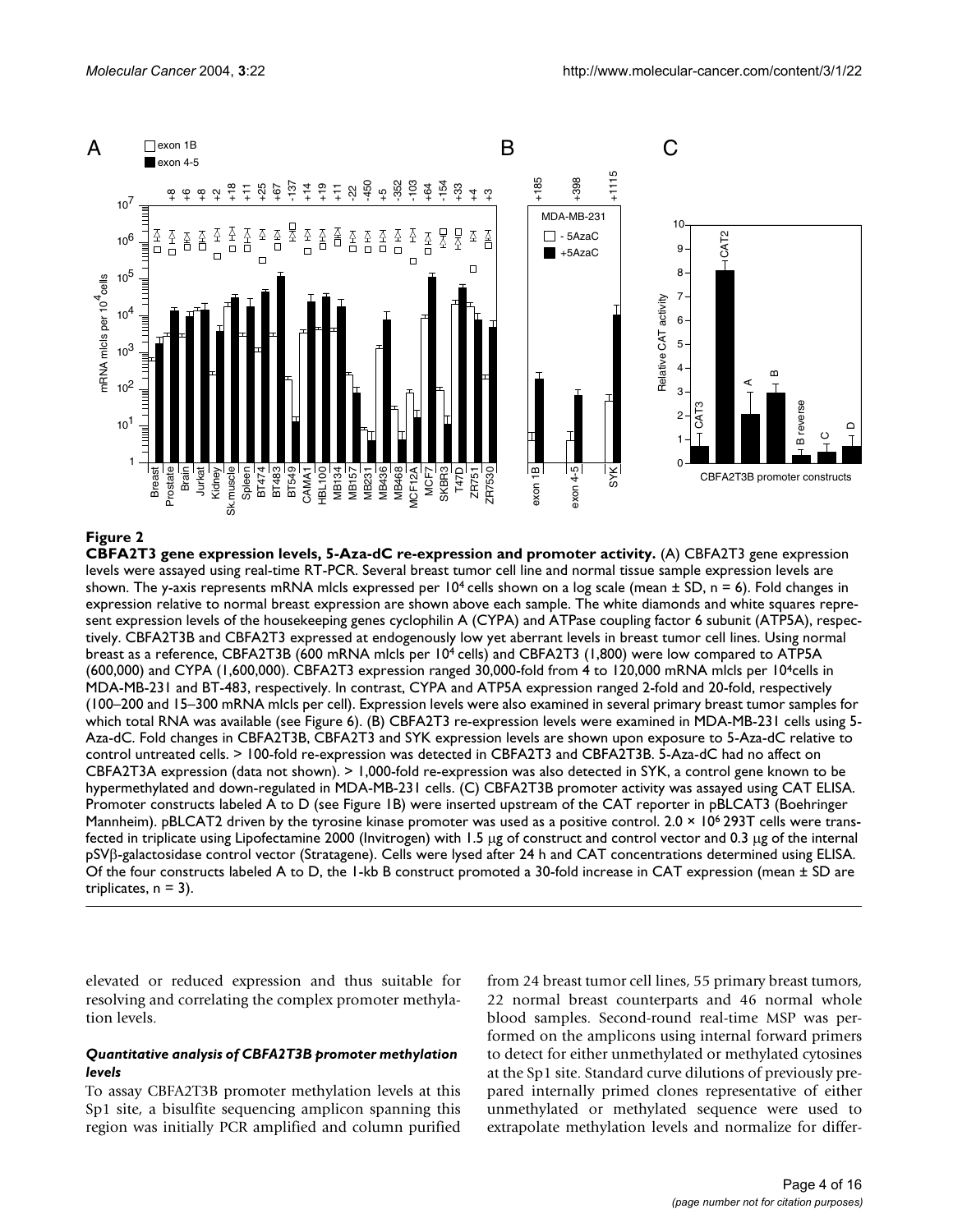<span id="page-4-0"></span>

|                         |  |  | $A$ Normal whole blood- region 2 |                |  |
|-------------------------|--|--|----------------------------------|----------------|--|
| $\equiv$ 1B 2B 3B 4B 5B |  |  |                                  | 1B 2B 3B 4B 5B |  |

| methylated-123bp | unmethylated-135bp |  |  |  |  |  |  |  |
|------------------|--------------------|--|--|--|--|--|--|--|

 $B$  Primary breast tumor/normals- region 4 methylated

|               |  | $\star$ |  |  | 1T 1N 2T 2N 3T 3N 4T 4N 5T 5N 6T 6N 7T 7N 8T 8N 9T 9N 10T |  |  |  |                                                                             |
|---------------|--|---------|--|--|-----------------------------------------------------------|--|--|--|-----------------------------------------------------------------------------|
|               |  |         |  |  |                                                           |  |  |  |                                                                             |
|               |  |         |  |  |                                                           |  |  |  | 10N 11T 11N 12T 12N 13T 13N 14T 14N 15T 15N 16T 16N 17T 17N 18T 18N 19T 19N |
|               |  |         |  |  |                                                           |  |  |  |                                                                             |
|               |  | 112bp   |  |  |                                                           |  |  |  |                                                                             |
| 20T20N 21T21N |  |         |  |  |                                                           |  |  |  |                                                                             |

Primary breast tumor/normals- region 4 unmethylated



**CBFA2T3B promoter methylation levels examined using MSP.** The full results of this analysis in breast tumor cell lines, primary breast tumors, normal breast counterparts and normal whole blood samples are summarized in Additional file 2. (A) An example of the characteristic basal methylation levels detected in all samples is shown for normal blood samples examined at region 2. (B) An example of the complex high to low methylation levels is shown for 20 primary breast tumor samples with adjacent normal breast counterparts. The pUC19 DNA/MspI marker concentrations reflect an approximate concentration of 100 to 1 unmethylated to methylated mlcls. The asterisks indicate the samples examined by bisulfite sequencing.

ences in amplification efficiencies. The methylated cytosines were expressed as a fractional ratio of unmethylated cytosines to determine the methylation indices [mi =  $m/(m + u)$ . On plotting the indices, a clear difference between the tumor, normal groups and complex promoter methylation levels was revealed (Figure 5). The normal blood samples maintained a specific basal methylation level and were similar to normal breast counterparts with methylation indices ranging from 0.006– 0.09 and 0.002–0.08, respectively. Median methylation index levels were 0.02 in normal bloods and 0.01 in normal breast counterparts. In contrast, several breast tumor cell lines and primary breast tumors were highly variable relative to the normal samples with methylation indices ranging from 0.0002–0.8 and 0.0001–0.9, respectively. A Levene's test revealed a statistically significance difference in variances of methylation indices with the tumor groups being more varied than the normals ( $P = .001$ ). It was predicted that 83–75% of breast tumor cell lines and 78– 69% of primary breast tumors displayed aberrant methylation levels outside the methylation index interquartile ranges of the normal blood (0.02–0.04) and normal breast counterpart samples (0.008–0.03), respectively. Half of the aberrations detected in breast tumor cell lines were either hypo or hypermethylated relative to the normal breast counterpart interquartile ranges. Up to 22% of the primary breast tumors were hypomethylated and 47% hypermethylated relative to the normal breast counterpart interquartile ranges. An example of the raw data real-time MSP and melt curve analysis showing the aberrant methylation levels in breast tumor cell lines compared to normal whole blood samples is shown (Additional files 3 and 4).

#### *Correlation of CBFA2T3B promoter methylation and gene expression levels*

To correlate CBFA2T3B promoter methylation levels with gene expression, the methylation indices from 24 breast tumor cell lines and 20 primary breast tumor samples were plotted against their expression. A statistically significant inverse correlation between CBFA2T3B promoter methylation and exon 1B specific expression was established ( $r^2$  = 0.63;  $r = -0.8$ ,  $P = .0002$ ). Based on the possibility that five prime RNA degradation and secondary structures may have affected the exon 1B complementary DNA (cDNA) synthesis, a correlation between methylation and the total expression is alternatively shown (Figure [6\)](#page-7-0). CBFA2T3B promoter hypermethylation and reduced expression inversely correlated with hypomethylation and elevated expression ( $r^2$  = 0.72;  $r$  = -0.9,  $P$  < .0001). At a hypermethylated index of around 0.9, approximately 4 mRNA molecules (mlcls) per 104 cells were detected compared to a hypomethylated index of 0.0001 and 120,000 mRNA mlcls per 104 cells. The number of CBFA2T3B promoter mlcls methylated per cell for each breast tumor cell line was also calculated by multiplying the methylation index values by the number of 16q24.3 DNA mlcls per cell as previously determined by FISH [16]. These values were plotted against expression in aim to improve the original correlation ( $r^2$  = 0.77; r = -0.9, P < .0001) (Additional file 5). By plotting these data sets a power regression was derived which could be used to solve unknown x or y values.

#### **Discussion**

In this study, it has been demonstrated that expression of the CBFA2T3B isoform is altered in breast tumors and that this correlates strongly with aberrant CpG island pro-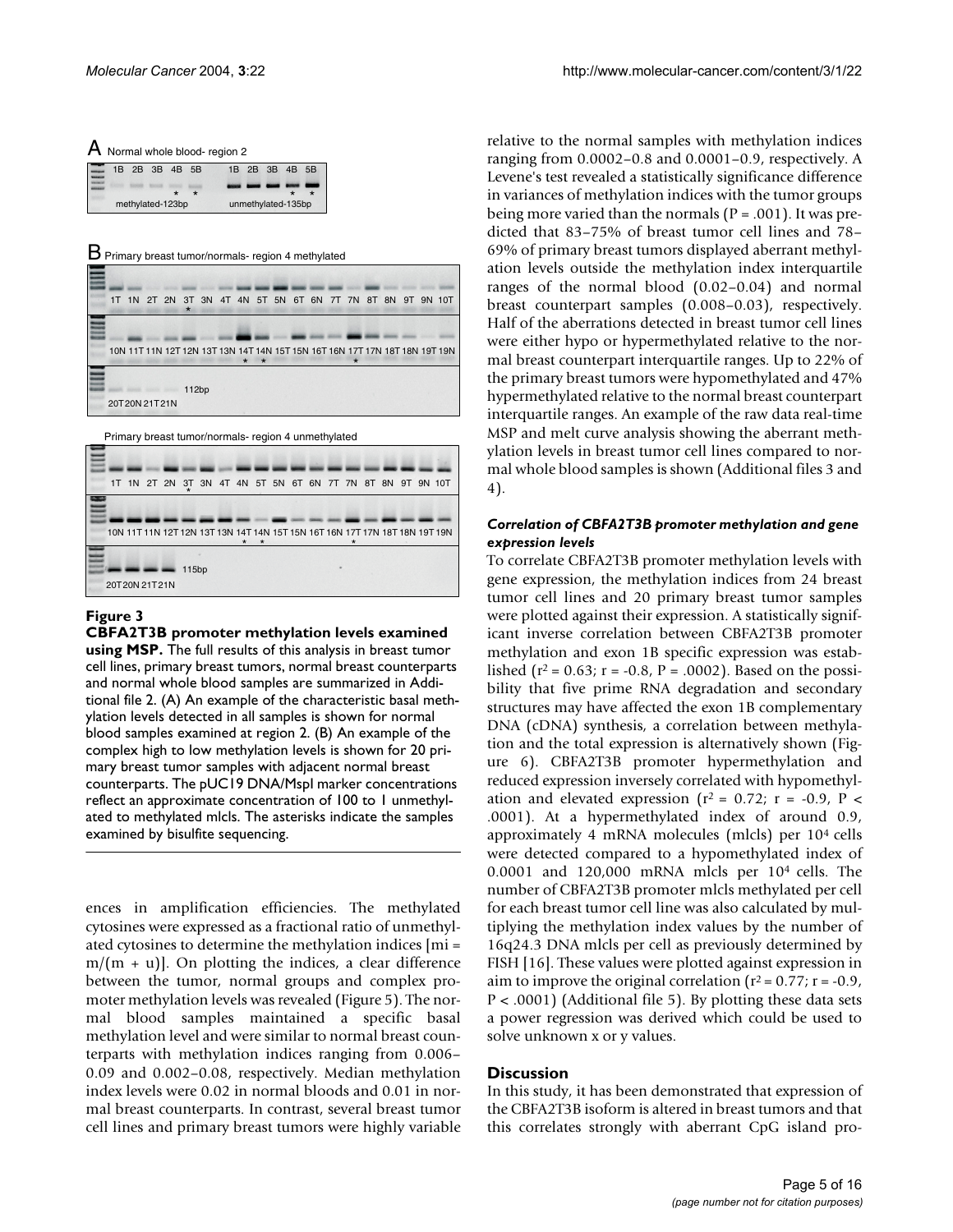

**CBFA2T3B promoter methylation patterns examined using bisulfite sequencing.** The methylation patterns in breast tumor cell lines, primary breast tumors, normal breast counterparts and normal whole blood samples are shown. The yaxis represents protected 5-methylcytosines scored as percent cytosines methylated per 5–10 clones. The complete methylation maps displaying 160 CpG sites spanning 1-kb of sequence are shown for breast tumor cell lines only. The white bars indicate the Sp1 sites targeted by second-round real-time MSP. Bisulfite sequencing of the CBFA2T3B promoter region in hypermethylated breast tumor samples MDA-MB-231, MDA-MB-468 and 14T revealed a characteristic sinusoidal methylation pattern. This sinusoidal pattern was also detected in samples SK-BR-3, 14N and 17T at levels approximately 1 tenth of the hypermethylated samples. No methylation was detected in the normal blood samples 4B and 5B or the breast tumor samples 3T and MCF-7.

moter methylation. Moreover, a comprehensive method for the detection, quantitation and correlation of promoter methylation and gene expression levels has been developed. MSP was used in combination with sodium bisulfite sequencing to identify sites within the CBFA2T3B promoter region displaying high-frequency methylation in breast tumors. Second-round real-time MSP was used to quantitate methylation levels at these sites in breast tumor cell lines, primary breast tumors, normal breast counterparts and normal whole blood samples. The CBFA2T3B promoter methylation levels were calculated as methylation indices and the indices from breast tumors were plotted against their expression.

## *Validated methylation detection using the MSP and realtime MSP methods*

Throughout the development of this method, it was recognized that a pre-requisite for valid MSP amplification required that sufficient amounts of bisulfite modified

DNA were used in order to detect methylation and avoid stochastic effects when quantitating low target mlcl numbers and parameters relating to particle distribution statistics. The amount of DNA modified and subsequently amplified is an important parameter in terms of actually detecting potential CpG methylation in a given specimen as discussed.

Most MSP studies use 50 ng of bisulfite modified DNA for amplification. As a normal diploid cell contains an average 6.6 ρg of DNA, this equates that approximately 15,000 alleles or mlcls are made available as starting templates for MSP. If for example, 1 mlcl in 1,000 of these is methylated ( $mi = 0.001$ ) for a given gene at a specific CpG site(s), then approximately 15 mlcls will act as potential starting templates. Routinely, in unmodified DNA specimens a 'purified' 100–300 bp amplicon diluted to this mlcl number should be detected at around 28–30 cycles of real-time PCR under standard primer efficiencies. Ini-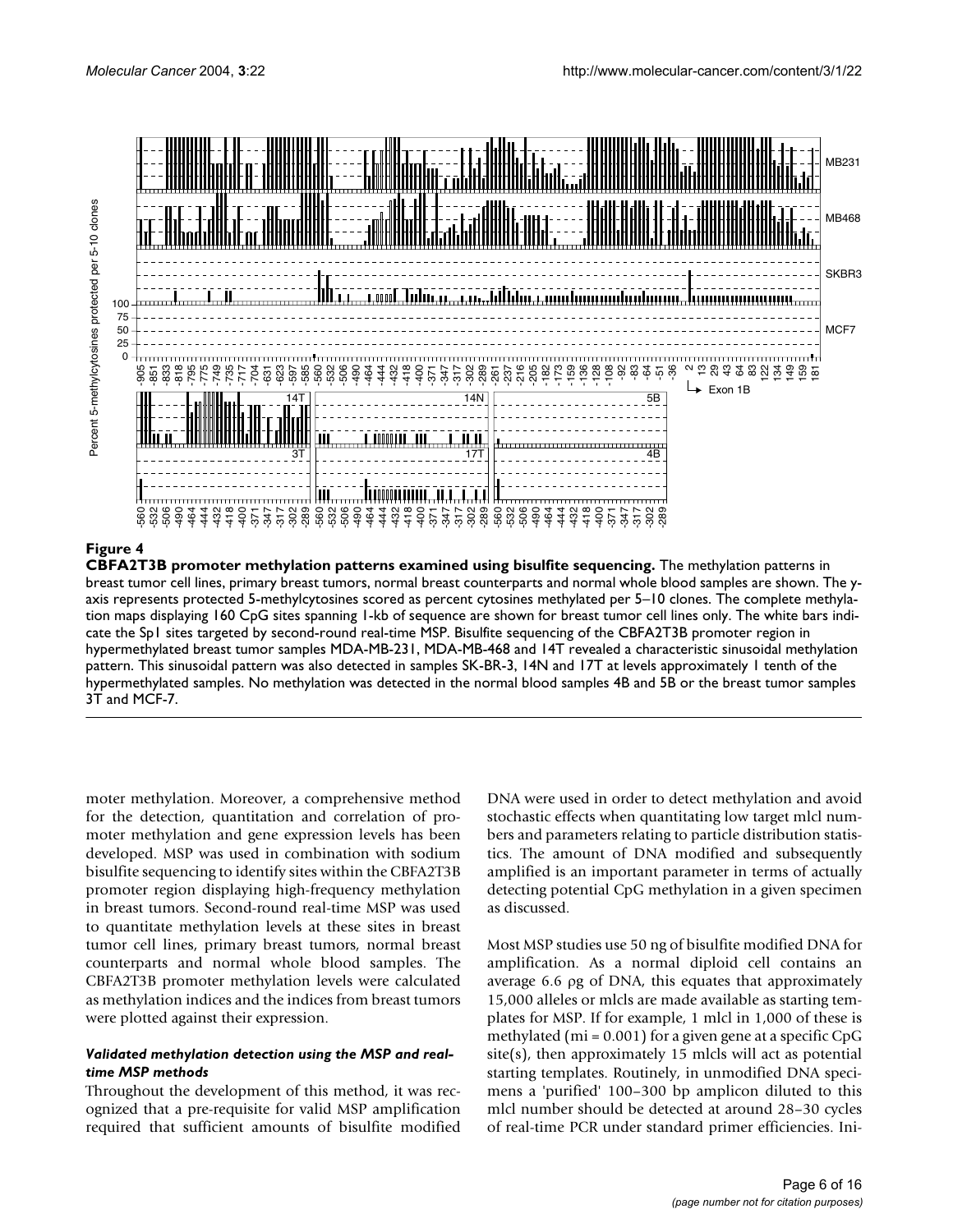

#### CBFA2T3B promoter methylation levels as **Figure 5** sayed using second-round real-time MSP

**CBFA2T3B promoter methylation levels assayed using second-round real-time MSP.** The methylation levels in normal whole blood samples (nwb), normal breast counterparts (nbc), primary breast tumors (pbt) and breast tumor cell lines (btcl) were assayed at the Sp1 site shown in Figure 1C using real-time MSP. The y-axis represents methylation levels plotted as methylation indices  $[m = m/(m + u)]$  on a log scale. Each white circle represents a different sample. The breast tumor cell lines examined are shown in descending order from high to low methylation. The horizontal bars mark the median methylation indices calculated for each group. The asterisks mark the interquartile ranges for normal groups. The median methylation indices and (interquartile ranges) were 0.02 (0.02–0.04) for nwb, 0.01 (0.008–0.03) for nbc, 0.03 (0.009–0.08) for pbt and 0.02 (0.002– 0.3) for btcl. The median methylation index variance in each tumor group was statistically significantly different than the normal groups (P = .001); nwb/btcl (P < .0001), nwb/pbt (P = .009), nbc/btcl (P = .01), nbc/pbt (P = .05). The normal group median

tially, this is a late cycle threshold  $(C_T)$  for the detection of amplification and is prone to stochastic effects. Under MSP conditions, the DNA has been bisulfite modified which introduces numerous variables that further reduce the overall probability of detection. Upon modification multiple sequence permutations at the CpG site(s) of interest may arise (e.g. from 3 CpG sites a total 8 possible C to TpG permutations exist as  $2<sup>3</sup> = 8$ ). If primers are designed to detect a permutation present at say 4 mlcls in the above example of 15 mlcls (i.e. at attogram starting amounts), then under MSP, a 100–300 bp amplicon at this mlcl number will not amplify until after 35 cycles or may not amplify at all. Moreover, because the initial cycles of MSP are asymmetric the starting template mlcl numbers are further reduced. In addition, it is well known that the DNA is substantially degraded following bisulfite modification with studies demonstrating up to 84–96% degradation [17]. If 1 µg of DNA is modified, as routinely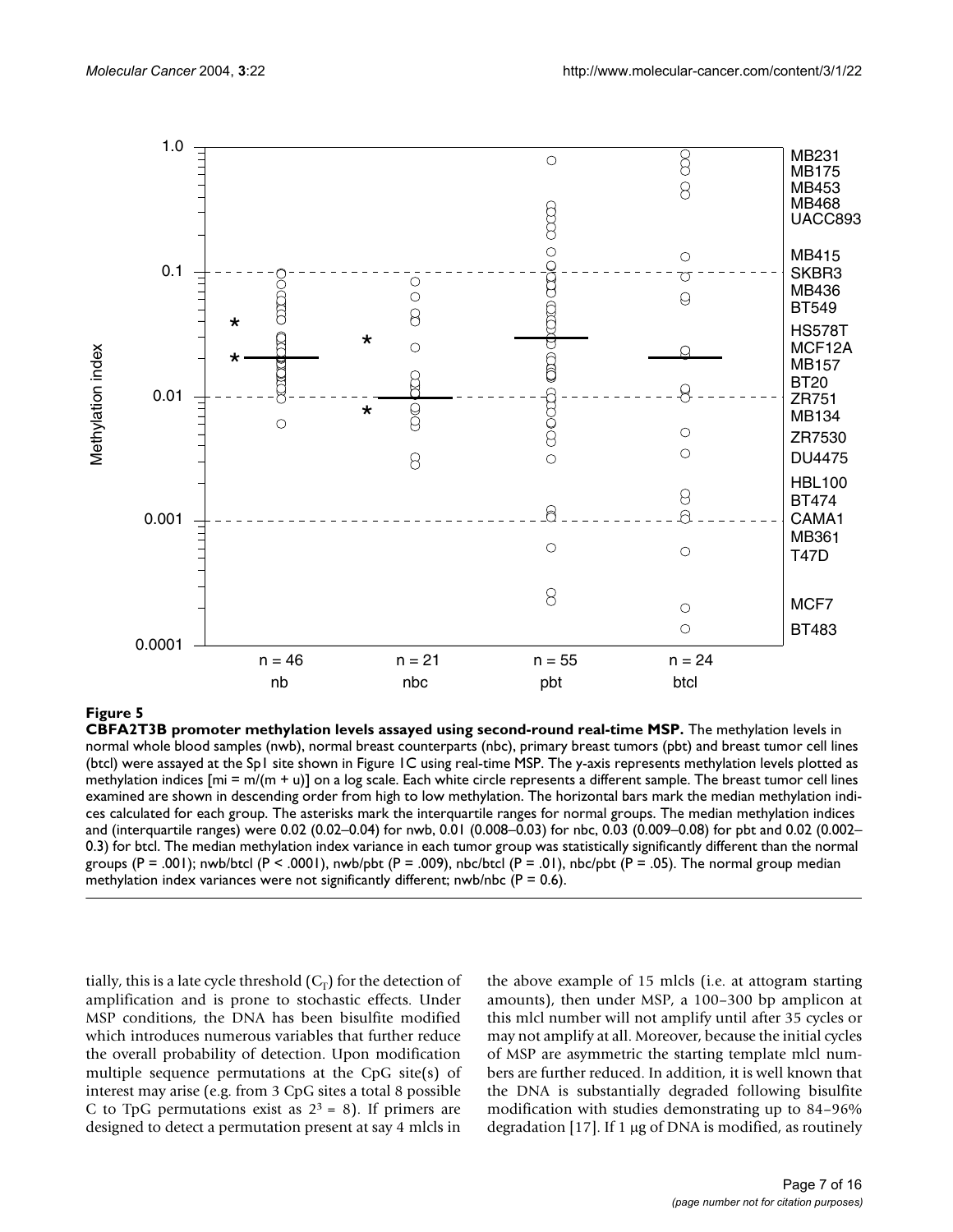<span id="page-7-0"></span>

**CBFA2T3B promoter methylation levels versus gene expression.** The data for 24 breast tumor cell lines and 20 primary breast tumor samples are shown. The y-axis represents methylation levels assayed using real-time MSP and plotted as methylation indices  $[mi = m/(m + u)]$  on a log scale. The x-axis represents total expression levels assayed using real-time RT-PCR and plotted as mRNA mlcls per 10<sup>4</sup> cells on a log scale. Each white circle represents a different primary breast tumor sample and the black circles represent the breast tumor cell lines. The breast tumor cell lines examined are shown in descending order from high to low methylation. A statistically significant inverse correlation was established between promoter hypermethylation (mi = 0.9) and reduced expression (4 mRNA mlcls per  $10<sup>4</sup>$  cells) versus hypomethylation (0.0001) and elevated expression (120,000) ( $r^2$  = 0.72;  $r = -0.9$ , P < .0001). A power regression ( $y = cx^b$ ) describes the relationship between methyl-

reported, and say 80% is degraded, then based on an unlikely recovery rate of 100%, only 20% of the original pool of templates used in the 50 ng will be available for amplification. Thus, in the above example if only 20% of the 15 mlcls and its possible permutations are available then they may not amplify at all. The pool of primer specific methylated templates could in fact be instantly diminished. When considering the levels of bisulfitemediated degradation in 1 µg of DNA, even alleles methylated at levels as high as 1 in 10 might be difficult to detect or become spurious. For instance, if assuming that a 100 times more template is available (i.e. 1,500 mlcls) yet permutations exist (i.e. 400 mlcls) and the recover rate is only 4%, then as little as 16 mlcls will be available as starting templates for amplification.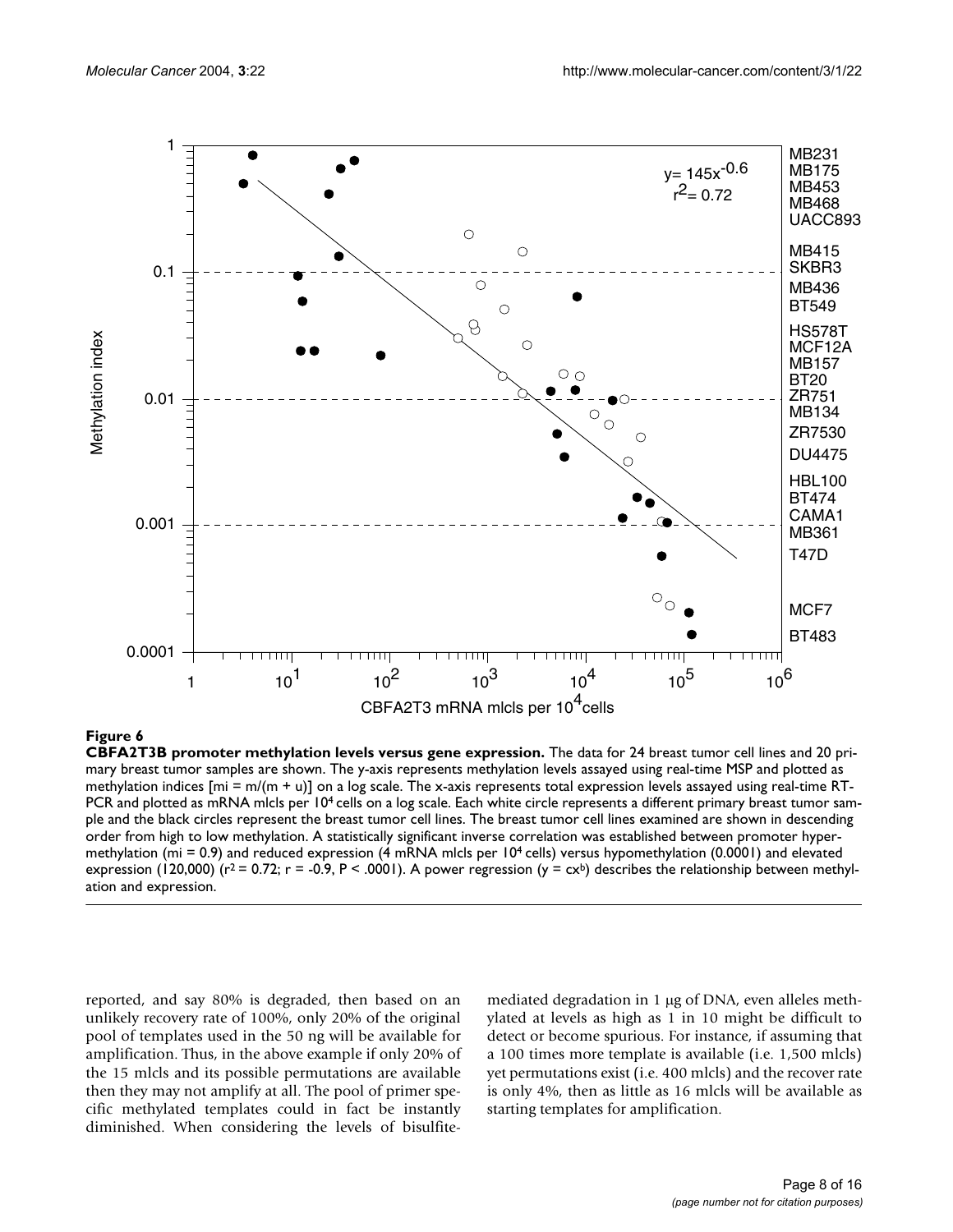Thus, several technical thresholds exist for the detection of methylation using MSP. The use of 1 µg of DNA for modification, 50 ng for amplification, sequence permutations, PCR efficiency and bisulfite-mediated DNA degradation all reduce the overall probability and validity of detection. To warrant potential detection of methylation in a given specimen at specific CpG sites above a threshold of say 1 in 1,000, it was found necessary to use at least 10X coverage of the 1 µg amount or 10 µg of DNA for modification and 400–500 ng for MSP amplification. Taking into account the above example, this should provide that at least 30–40 mlcls are made available as starting templates, which should amplify within 28 cycles. Specimens with methylation levels lower than this, such as 1 in 50,000, will not be reliably detected and require the use of secondround nested MSP amplification. In this case, the firstround will still require sufficient amounts as any initial stochastic effects may result in poor reproducibility for the second-round. Moreover, as demonstrated in this study, bisulfite sequence analysis of the CBFA2T3B promoter methylation patterns in the hypermethylated MSP samples indicated that the potential for variable methylation frequencies do exist. In this case, it was found that even with sufficient amounts of DNA the qualitative MSP was unreliable and presented complex methylation data. The use of MSP primers for sites that are not methylated or methylated at low to high frequencies, in combination with these other technical thresholds, created complex stochastic methylation data merely decipherable by examining several regions. As a result, this concealed the true methylation status in a majority of the samples under investigation. Only those samples with clear hypermethylation (e.g. MDA-MB-231) or hypomethylation (e.g. BT-483) were greatly reproducible and associated with reduced and elevated expression (Figure [2](#page-3-0)A and Additional file 2).

To overcome these technical thresholds, a second-round real-time MSP assay was developed. A sequencing amplicon displaying high-frequency methylation sites was initially PCR amplified under 10X coverage conditions and column purified from all samples. Second-round real-time MSP was performed on approximately 100 ρg of the amplicon using internal forward primers to detect for either unmethylated or methylated cytosines at the highfrequency sites. Using this approach, methylation was detectable in every sample examined. All samples amplified with 28 cycles and a methylation index was calculated for these. In comparison, when the standard MSP conditions were assayed by real-time using SYBR Green I, it was found that the  $C_T$  of methylation detection was below 28 cycles for most samples (data not shown). Extremely low methylation levels, such as those in BT-483, were undetectable using this method but were detected using the second-round. In the latter case, up to 1 methylated mlcl in

10,000 (mi = 0.0001) could be reliably detected within 25 cycles of amplification (Figure 5 and Additional file 3). Notably, no wild-type, unmethylated or methylated crossamplification was detected when using more DNA. If this occurs then there may be a problem with primer design or modification as the conversion should be complete. In fact, with more DNA a bias in amplification for the target sequence should be created.

In addition, several other technicalities were overcome. The use of only a single second-round primer to quantitate the methylation levels of the high-frequency sites limited the number of possible 5-methyl-CpG sequence permutations that could perturb the accuracy of quantitation. This coupled with the quantitation of methylation levels from absolute standard curves enabled the normalization of reaction efficiencies and calculation of absolute methylation indices  $[m = m/(m + u)]$  and absolute methylation ratios (u/m). The methylation ratios are simply an alternative way of expressing the methylation data (Additional file 6). The calculation of these single methylation values based on the quantitative normalization discriminates against biased amplifications and comparisons of unmethylated to methylated 'band' intensities when using MSP. Moreover, the absolute quantitation of indices and ratios offers improvement over the relative methods, such as comparative cycle thresholds ( $\Delta\Delta C_T$ ), as they have biological significance, are less consuming, more accurate, and do not require the dynamic range in amplification efficiencies of target and references to be similar to enable valid quantitation.

*The concept of gene promoter hypo and hypermethylation* Thus, by using this method it was possible to detect CBFA2T3B promoter methylation in all samples. This phenomenon may actually be widespread for genes under the control of methylation as in accordance with the replication model of maintenance methylation [18-20]. This model might suggest that the CpG island is not just randomly methylated; the CpG island is 'always' methylated by memory yet propagated at variable levels for cell type-specific expression or at aberrant levels in association with cancers. Remarkably, in this study it was found that the methylated CBFA2T3B CpG island is propagated as a sinusoidal pattern at aberrant levels in both permanent cell lines and recently resected tumor specimens suggesting that a methylation memory does exist. In fact, it was recognized that the bisulfite sequencing detection levels of this sinusoidal pattern complemented the second realtime MSP quantitations. For example, a methylation ratio in SK-BR-3 of 10:1 ( $mi = 0.1$ ) was concordant with a 1 in 10 or 10% 5-methylcytosine per 10 clone frequency (Figure 4 and Additional file 6). If by comparing the other bisulfite sequencing levels with their methylation ratios this might suggest that up to 30, 60, 90 or 5,000 clones of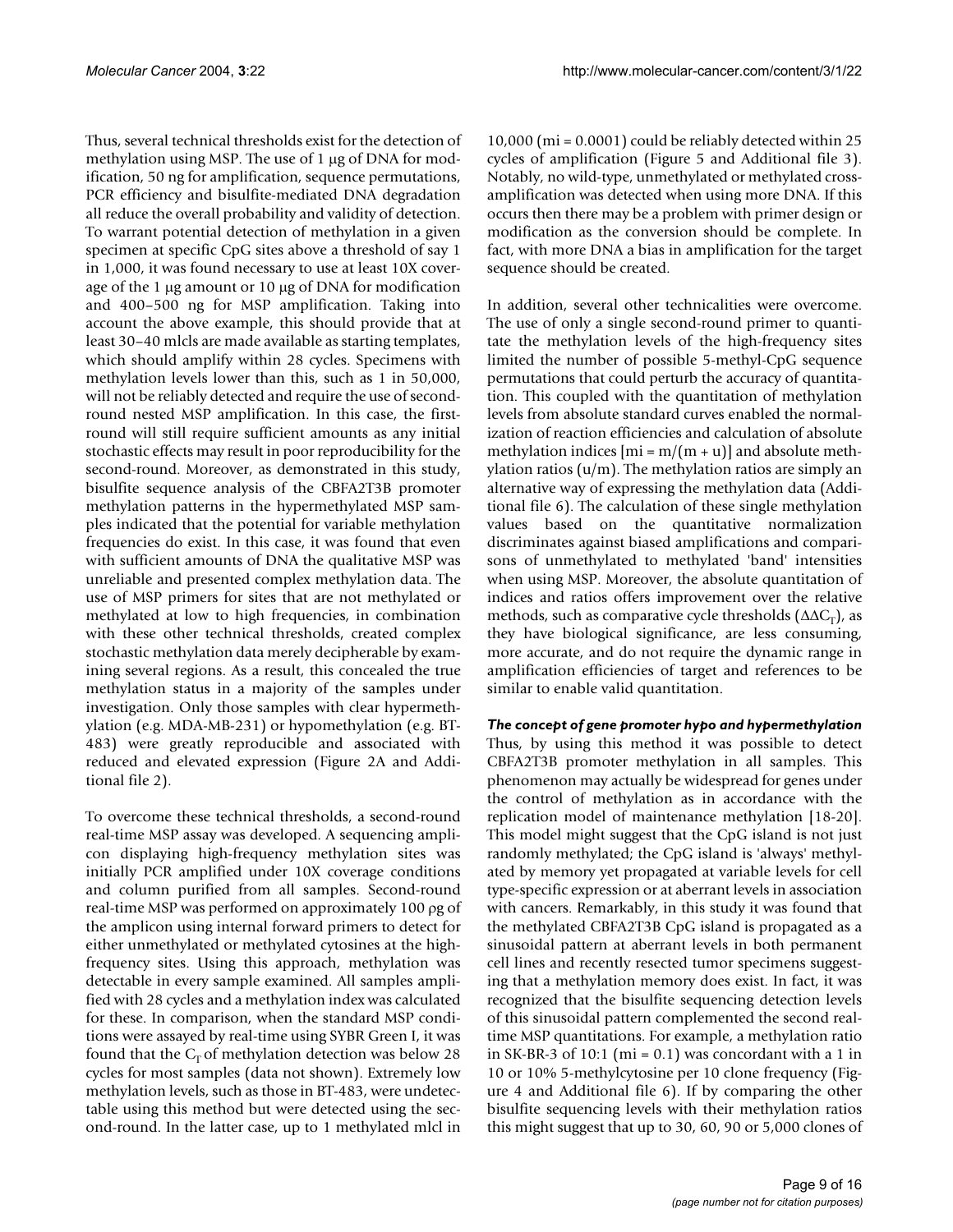4B, 5B, 3T and MCF-7, respectively, would require sequencing in order to detect 1 methylated sinusoidal mlcl.

Based on the idea that promoter methylation may occur ubiquitously, the concept arises; what is hypo and hypermethylation. In this study, it was demonstrated that hypo and hypermethylation are merely a prediction of levels outside a majority or 'interquartile range' of methylation levels found in the normal samples. For instance, of all the methylation levels detected in the cell lines, only 37.5% of these were predicted as either hypo or hypermethylated relative to the interquartile ranges of normal breast methylation. Moreover, the number of predicted hypo and hypermethylated samples are much lower when compared to the 'full range' of normal methylation ratios as shown in Additional file 6. This is considerably lower for the primary breast tumor samples (i.e. only 24% hypermethylated relative to normal breast) and is likely due to the heterogeneity of breast tumors in concealing the true tumor-related methylation levels. Regardless, by using a more sensitive detection method, the phenomenon of hypo and hypermethylation has appeared.

The phenomenon hypomethylation is a reflection of the low methylation levels that can be detected in the 'hypomethylated' samples relative to the methylated and hypermethylated samples. Alternatively, the phenomenon of hypermethylation is readily observed yet indicates that the detection of methylation alone does not simply represent hypermethylation. The CBFA2T3B gene is methylated in all samples and according to MSP in a high-percentage of samples. In effect, several studies which have examined the methylation status of potential tumor suppressors and cancer-related genes often demonstrate methylation in a high-percentage of samples and state hypermethylation based on the detection of methylation. Examples include, ras-effector nore1A (RASSF1A) [21,22], stratifin (14-3-3σ) [23], p15 and p16 [24], O6-methylguanine-DNA methyltransferase (MGMT) [25], mismatch repair gene (hMLH1) [26] and hyperplastic colon polyps gene (HPP1) [27]. In these cases, as with CBFA2T3B, it is probable that only a small percentage of this methylation has cancerous significance in terms of 'methylationinduced silencing', which is routinely confirmed by correlation with 'absence' of expression. Notably, several studies use insufficient amounts of RNA and cDNA for expression analysis and state the absence of amplification to represent inactivation rather than a level of reduction, particularly in cases of low endogenous expression. The need for quantitation to classify methylation levels has been recognized for genes such as glutathione S-transferase P1 (GSTP1) [28] and adenomatous polyposis coli (APC) [29], although in these cases the use of low DNA may nevertheless affect intra and interassay reproducibility.

In biological terms, several scenarios exist as to how these aberrant methylation levels might develop. In the case of hypomethylation, a correlation could be made with severely duplicated chromosome copies of 16q24.3 (e.g. BT-483, MCF-7). A possible scenario here is that the hypomethylation is apparent because of a duplicated copy number and thus, for example, not a direct cause of reduced DNA methyltransferase activity or over-expression per se. In the case of hypermethylation, a correlation could be made with 16q24.3 LOH (e.g. MDA-MB-231, MDA-MB-468). An emerging scenario here is that the hypomethylation induces 16q LOH to promote aberrant DNA methyltransferase activity and hypermethylation [13]. Accumulating evidence suggests that the hypermethylation itself, or 'aberrant' methylation, may be targeted to constantly methylated CpG islands (i.e. methylation induces methylation), and in addition targeted to transcriptionally inert CpG islands [19]. In this study, it was found that the CBFA2T3B promoter region is in fact constantly methylated at a median methylation index of 0.02 (i.e. 2 mlcls in 100 are methylated). When comparing this median methylation index with a median gene expression index from the breast tumor cell lines, it was calculated that only approximately 20 mRNA mlcls per 98 'active' alleles are transcribed. These calculations are shown in Additional file 5. This suggests that the CBFA2T3B gene is not only constantly methylated but also largely transcriptionally inert with the remaining active alleles possibly trans-factor dependent for expression.

Although the nature of such targeted aberrations are unknown, several studies demonstrating that altered maintenance and or de novo DNA methyltransferase activities can induce tumorigenesis, clearly demonstrates that the controlled methylation of CpG islands is crucial for normal cell development [30-34]. Accordingly, an in silico prediction of several Sp1, homeotic, epidermal and insulin growth factor recognition sites within the CBFA2T3B promoter region may implicate a role for this element in epithelial development. How the CBFA2T3B CpG island is maintained and dispersed at specified levels within a population of cells is unknown but likely relates to the methylation machinery in controlling distribution within a cell type-specific population (i.e. methylation memory and or phenotype). In this study, it was shown that aberrant deviations outside these specified levels occur profoundly in a majority of breast tumors, particularly the pure tumorigenic cell lines, and as such might comprise an element in tumor formation.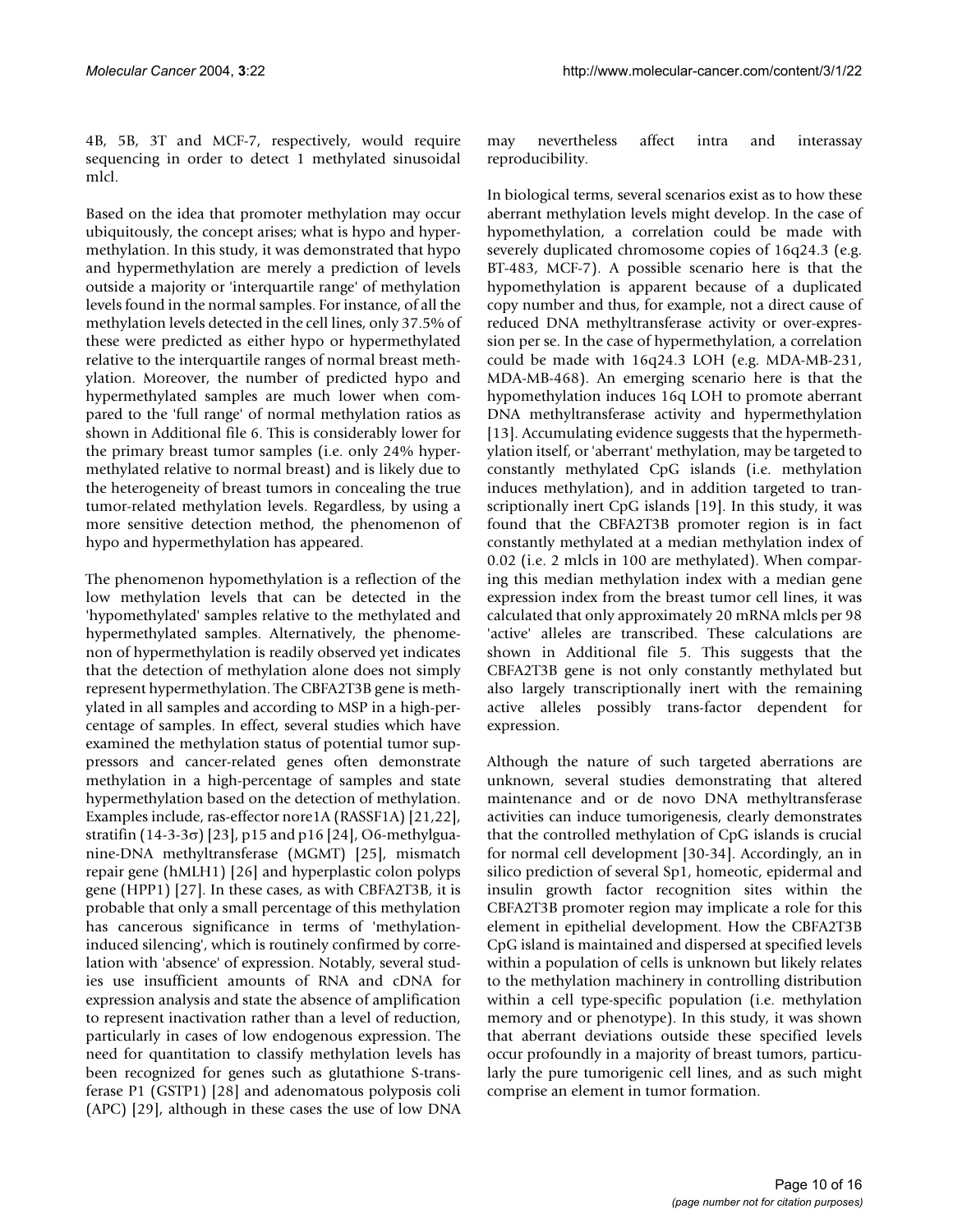# **Conclusions**

Overall, this study lends further support to the idea that CBFA2T3B is aberrantly regulated in breast cancer. Additional clues supporting a role for this gene in tumor suppression may reside within its protein structure. CBFA2T3B contains a characteristic zinc finger myeloidnervy-DEAF-1 (zf-MYND) domain and nervy homology regions [7]. Several studies demonstrate that these regions function in transcriptional co-repression via interaction with HDAC and or nuclear co-repressor complexes [9,35- 38]. Accumulating evidence suggests the zf-MYND domain, which is also common to developmental proteins RP-8, DEAF-1, suppressin, Blu, BS69, PDCD2 and Bop, may interact with co-repression complexes to regulate cell-cycle transcription during cell type-specific differentiation [39-46]. Abnormal regulation may be central to tumor formation as supported by reports that several zf-MYND-like proteins display tumor suppressive activity.

Recently, much emphasis has been placed on the development of methylation-based tumor biomarkers for early breast cancer detection to predict disease outcome and strategies for therapy [15]. Interesting data indicates that the use of nipple aspirate fluids may provide for a rapid non-invasive source of screening material for methylation biomarker analysis [47]. Similar studies are underway to evaluate if the methylation status of CBFA2T3B presents biomarker utility. Although in this case, because the normal breast fluids and breast tumors themselves are histologically complex tissues containing a variety of cell types, it is recognized that further studies are required to refine the methylation index interquartile ranges. This may involve large-scale comparisons between normal and tumor cells captured using laser microdissection. Ideally, such normal controls would be resected at autopsy or reduction mammoplasty from non-risk category individuals.

# **Methods**

## *Sample collection and nucleic acid isolation*

24 breast tumor cell lines were obtained from the American Type Culture Collection and cultured under recommended conditions. 46 normal whole blood samples, 55 primary breast tumor samples with pathologically classified grade III lesions and 22 adjacent normal breast counterparts samples were obtained with clinical research approval from the Flinders Medical Centre, Department of Surgery. Breast tumor cell line, primary breast tumor and normal breast counterpart genomic DNA was isolated using GenElute for Mammalian Tissues (Sigma). Whole blood genomic DNA was isolated using the QIAamp DNA Blood Kit (Qiagen). Breast tumor cell line and primary breast tumor total RNA was isolated using RNAqueous-4PCR (Ambion). Nucleic acid concentrations were determined using RiboGreen (Molecular Probes). Breast tumor

cell line, primary breast tumor and normal tissue (Clontech) total RNA extracts were DNase I treated (Ambion).

# *Real-time reverse transcription-PCR (RT-PCR)*

10–20 µg of total RNA was oligo(dT) $_{16}$  reverse transcribed at 55°C for 2 h using MMLV (Promega) with addition of RNAguard (Promega) and 5% DMSO. CBFA2T3, CYPA, ATP5A and SYK expression levels were assayed by realtime RT-PCR using SYBR Green I (BMA). CBFA2T3 isoform expression levels were assayed using TaqMan probes specific for exons 1A and 1B (GeneWorks). Real-time RT-PCR was performed on a Rotor-Gene 2000 (Corbett Research) using standard 25 µl HotStar Taq conditions (Qiagen) on cDNA equivalent to 100–1,500 ng total RNA. 0.35X final SYBR Green I or 200 nM probe was used for detection. Amplifications were at 95°C for 10 min, 45 cycles at 94°C for 20 s, annealing temperature for 30 s and 72°C for 30 s. Primer sequences and annealing temperatures are shown (Additional file 7). Unknown expression levels were extrapolated from standard curve dilutions of column purified cDNA amplicons. Replicate standard curve assays ( $n \geq 2$ ) were used with  $C<sub>r</sub>$  coefficient variations averaging < 15% over six orders within replicates and between dilutions. mRNA mlcl numbers were quantitated from samples at the parameter  $C_T$  from standard curves with known mlcls/µl calculated from the dilution mass in  $\mu$ g/ $\mu$ l ÷ M.W. of ssRNA transcript (× 6.02 × 10<sup>17</sup> mlcls/µmole). mRNA mlcls per cell were calculated at the  $C_T$  concentration ÷ amount of total RNA ( $\rho$ g) per reaction multiplied by 4 based on a 4 ρg total RNA per cell estimation. mRNA was shown as raw expression data  $(n > 4)$  and or normalized against CYPA or ATP5A. Several other housekeeping and cancer-related gene expression levels were quantitated to ensure the mRNA mlcl per cell estimations were compatible with other methods (data not shown).

# *Sodium bisulfite modification*

10–20 µg of genomic DNA was digested overnight at 37°C with restriction enzymes XbaI, XhoI, HindIII and EcoRI and cleaned using nucleotide purification columns (QIAvac 24, Qiagen). The digested DNA was pooled and bisulfite modified [17]. 10 µg of DNA was diluted in 500 µl of water and denatured with 55 µl of 2 M NaOH for 20 min at 37 °C. DNA was mixed with 300 µl of 10 mM hydroquinone (Sigma), 5.2 ml of 3.6 M NaHSO<sub>3</sub> (pH 5.0) (Sigma), overlaid with paraffin oil and deaminated in the dark for 16 h at 55°C. DNA was desalted using Qiagen purification columns, eluted in 500 µl water and desulfonated with 55 µl of 3 M NaOH for 20 min at 37°C. DNA was neutralized and precipitated with 800 µl of 10 M ammonium acetate (pH 7.0), 20 µl linear acrylamide and 5 ml cold 100% EtOH. Modified DNA was pelleted, resuspended in 40 µl 1 mM Tris-Cl (pH 8.0) and the concentrate stored at -80°C.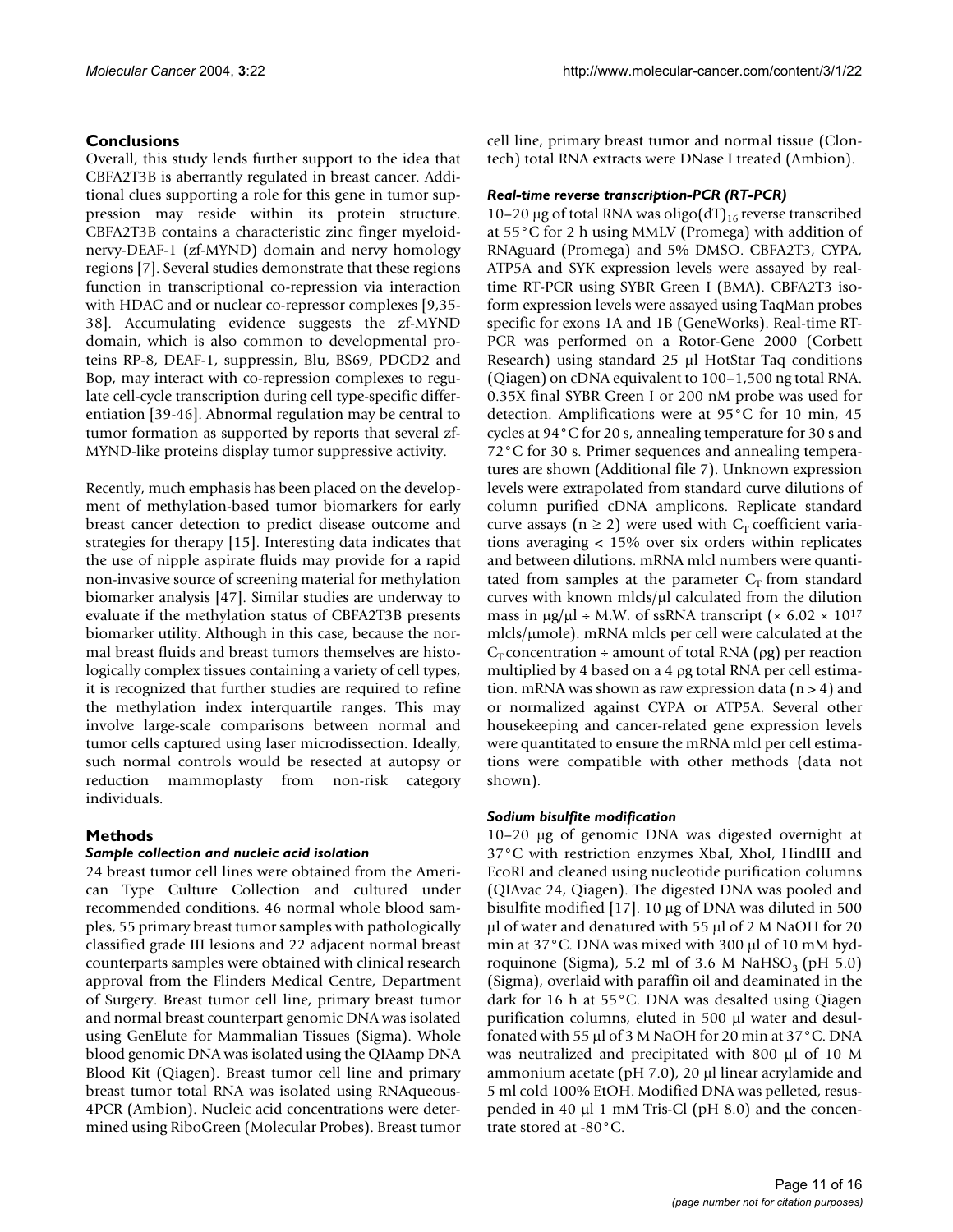# *Methylation-specific PCR (MSP) and sodium bisulfite sequencing*

Four 100–200 bp regions spanning approximately 1-kb of the CBFA2T3B promoter region were amplified from ≥ 300 ng of bisulfite modified DNA under standard HotStar Taq conditions using primers specific for either unmethylated or methylated cytosines. Hypermethylated breast tumor samples were used for bisulfite sequencing to generate a CBFA2T3B promoter region methylation map. Four 300–400 bp regions spanning the promoter were amplified under standard conditions as described above using primers simultaneous for both unmethylated and methylated cytosines. The amplicons were sub-cloned into pGEM (Promega) and 5 to 10 clones sequenced using BigDye (Applied Biosystems). Primer sequences and annealing temperatures are shown (Additional file 7).

## *Demethylation assay*

MDA-MB-231 was treated with the demethylating agent 5-Aza-dC (Sigma). Approximately  $2.0 \times 10^5$  cells per T75 flask were seeded in 10 ml RPMI-1640 supplemented with 10% FCS, 15 mM HEPES, 10 mg/liter PGS and cultured for 48 h at 37 $^{\circ}$ C with 5% CO<sub>2</sub>. Cells were treated with 50 µm 5-Aza-dC for 120 h and replenished with fresh medium and 5-Aza-dC every 24 h. These concentrations are not inhibitory to cell growth [48]. Concentrations ranging from 1–5 µM 5-Aza-dC had no affect on expression levels (data not shown). Control untreated cells were cultured in parallel and supplemented with DMSO. Replicate T75 flasks for both treatments and controls were performed (n = 4). Total RNA was isolated and analyzed for CBFA2T3 isoform and SYK expression levels using real-time RT-PCR. MDA-MB-231 cells were also treated with the HDAC inhibiting agents trichostatin A (Sigma), sodium butyrate (Sigma) and apicidin (Calbiochem). Only trichostatin A elicited re-expression levels similar to 5-Aza-dC (data not shown).

## *Real-time methylation-specific PCR (MSP)*

A sequencing amplicon was initially tested for bisulfite PCR amplification and cloning bias by scoring percent methylation frequencies of overlapping amplicons. Bisulfite PCR bias was also tested by amplification on proportional mixtures of hypo and hypermethylated bisulfite treated DNA. This amplicon was PCR amplified and column purified from all samples. Second-round real-time MSP was performed on the amplicon using internal forward primers to detect for either unmethylated or methylated cytosines at the Sp1 site displaying high-frequency cytosine methylation. The methylated and unmethylated primer specificities were tested by real-time amplification on serial dilutions of unmethylated and methylated clones, respectively. Second-round amplicons were also sequenced to ensure specificity. Second real-time MSP was performed on a Rotor-Gene 2000 using internal forward

primers under standard 25 µl HotStar Taq conditions with approximately 100 ρg of first-round cleaned amplicon and 0.35X SYBR Green I. Amplifications were at 95°C for 10 min, 45 cycles at 94°C for 20 s, annealing temperature for 30 s and 72°C for 30 s. Unknown unmethylated and methylated cytosine levels were extrapolated at the Sp1 site from standard curve dilutions of internally PCR amplified and column purified cloned amplicons originally sequenced and found to be representative of either unmethylated (e.g. BT-483) or methylated (e.g. MDA-MB-231) sequence. Unmethylated and methylated mlcl numbers were quantitated from all samples at the parameter  $C_T$  from standard curves with known mlcls/ $\mu$ l calculated from the dilution mass in  $\mu$ g/ $\mu$ l ÷ M.W. of dsDNA clone sequence ( $\times$  6.02  $\times$  10<sup>17</sup> mlcls/µmole). CBFA2T3B promoter methylation levels were expressed as methylation indices  $[m = m/(m + u)]$  and ratios  $(u/m)$  [49,50].

# *Statistical analysis*

CBFA2T3B promoter methylation index medians and interquartile ranges were determined for each group of tissue samples. Statistical comparisons between groups were performed using the two-way Levene's test for Equality of Variances, i.e. H0: median methylation index variances are the same in each group; HA: median methylation index variances are not the same in each group. Variances in the median methylation indices between each group were considered statistically significant when  $P \le 0.05$ . Correlations between CBFA2T3B promoter methylation and gene expression levels were determined by calculating a Spearman's rank coefficient. All statistical analyses were performed using GraphPad Prism Version 4.0.

# **Authors' contributions**

AJB completed the work and manuscript. AEG aided in bisulfite sequencing. OLDM performed promoter analysis. DFC, GRS and GK supervised the work. All authors read and approved the final manuscript.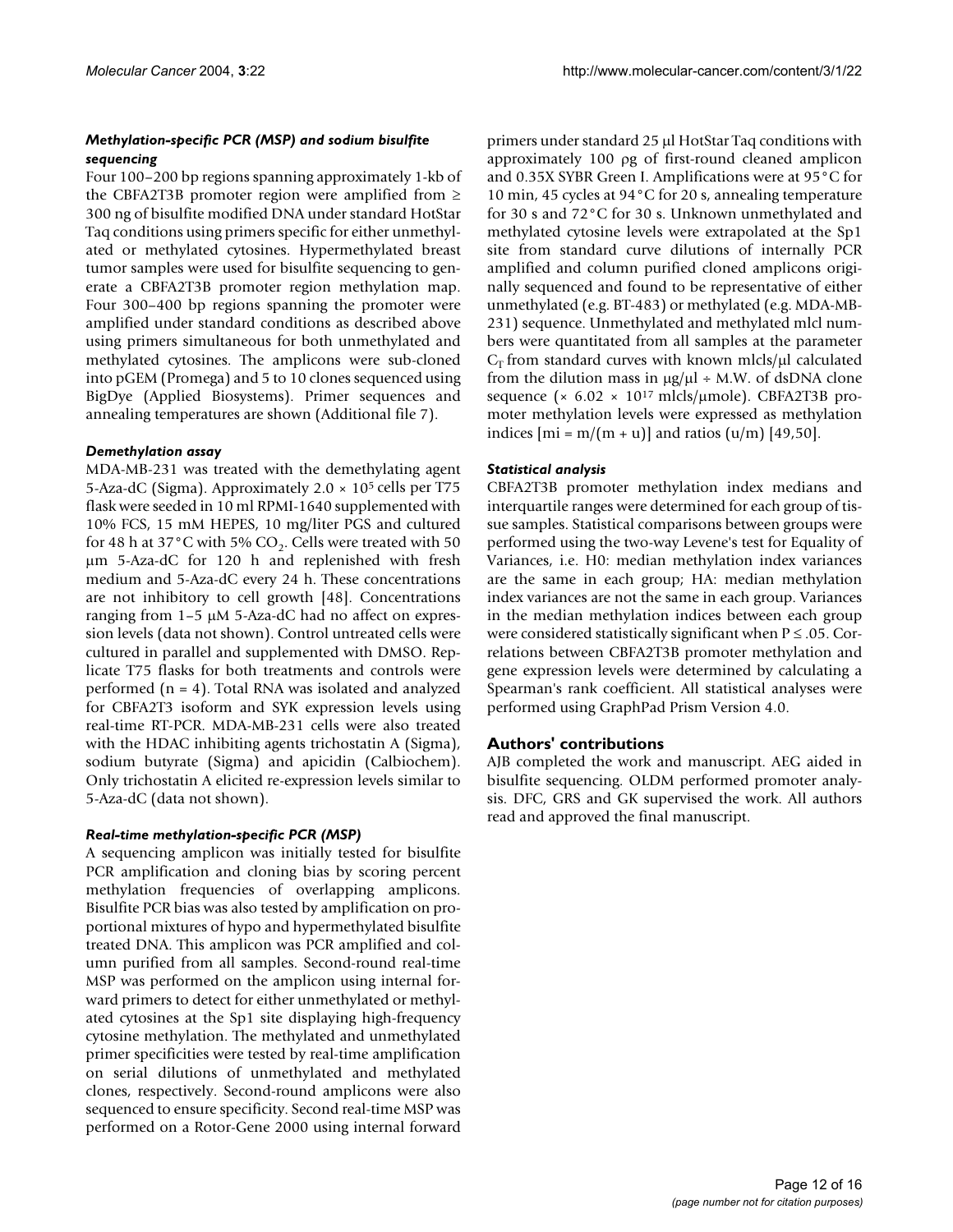# **Additional material**

## **Additional File 1**

*CBFA2T3 gene expression levels assayed using real-time RT-PCR The raw data CBFA2T3B expression levels and preliminary CBFA2T3A expression levels in breast tumor cell lines are shown. The y-axis represents the fluorescence detection scale and the x-axis represents the*  $C_T$  *of amplification. The CBFA2T3 gene expresses at endogenously low levels and requires at least 500 ng of reverse transcribed total RNA to cDNA template for reproducible detection. In contrast, the housekeeping genes such as CYPA require only 100 ng of template. When 500 ng is used, the CYPA expression levels are off the fluorescence scale. Note the*  $C_T$  *values are below 35 cycles for the down-regulated cell lines such as MDA-MB-231. This low-level of expression is undetectable by conventional RT-PCR. Moreover, because of this low endogenous expression the CBFA2T3 mRNA could not be reliably detected using Northern Blots or RNase protection (pdf file).*

Click here for file

[\[http://www.biomedcentral.com/content/supplementary/1476-](http://www.biomedcentral.com/content/supplementary/1476-4598-3-22-S1.pdf) 4598-3-22-S1.pdf]

# **Additional File 2**

*CBFA2T3B promoter methylation levels examined using MSP The methylation levels in 24 breast tumor cell lines (labeled), 20 primary breast tumors (1T-20T), 20 normal breast counterparts (1N-20N) and 24 normal whole blood samples (1–24) are shown. Four separate regions (1–4) spanning 1-kb of CBFA2T3B promoter sequence were amplified using primers to detect for either unmethylated or methylated cytosines (see Figure 1B for primer locations and Additional file 7 for primer sequences and annealing temperatures). The asterisks indicate the samples examined by bisulfite sequencing. Unmethylated (U) and methylated (M) band intensities were scored as high (black dot), low (gray dot) or negative (white dot). Low-level basal methylation defined by high unmethylated to low methylated band intensities was detected in all normal bloods in* ≥ *2/4 regions. High methylation was also detected in 21% of bloods in region four. Samples were considered hypermethylated when high intensity bands amplified in all four regions or hypomethylated when no methylation was detected. Based on this, 21% of breast tumor cell lines were hypermethylated (e.g. MDA-MB-231 and MDA-MB-468), 16% hypomethylated (e.g. BT-483 and MDA-MB-361) and 63% displayed a combination of basal to high methylation. Primary breast tumor samples were complex. 57% displayed basal methylation in* ≥ *2/4 regions, 14% displayed high methylation in* ≥ *2/4 regions and 29% tested negative in*  <sup>≥</sup> *3/4 regions. Normal breast counterpart samples were similar with 62% displaying basal methylation in* ≥ *2/4 regions, 14% displaying high methylation in ≥* 2/4 regions and 24% testing negative in ≥ 3/4 regions. The *detection of high-methylation in MCF-7 is due to spurious amplification events. Several overlapping primers spanning this region in this cell line were methylation negative (data not shown). This cell line is hypomethylated according to real-time MSP (pdf file).*

Click here for file

[\[http://www.biomedcentral.com/content/supplementary/1476-](http://www.biomedcentral.com/content/supplementary/1476-4598-3-22-S2.pdf) 4598-3-22-S2.pdf]

# **Additional File 3**

# *CBFA2T3B promoter methylation levels assayed using second-round*

*real-time MSP CBFA2T3B promoter methylation levels were assayed using second-round real-time MSP. The raw data methylation levels in normal whole blood samples and breast tumor cell lines are shown. The yaxis represents the fluorescence detection scale and the x-axis represents the*  $C_T$  *of amplification. Second round real-time* MSP was performed on a *bisulfite sequencing amplicon using internal forward primers to detect for either unmethylated (uF) or methylated (mF) cytosines at the Sp1 CpG sites shown in Figure 1C. The*  $C_T$  *for methylated amplification in breast tumor cell lines was highly aberrant compared to normal blood samples. Note the late unmethylated*  $C_T$  *obtained in MDA-MB-231 compared the* early hypermethylated C<sub>T</sub>. In contrast, BT-483 shows an early unmethyl*ated and late hypomethylated*  $C_T$  (pdf file).

Click here for file

[\[http://www.biomedcentral.com/content/supplementary/1476-](http://www.biomedcentral.com/content/supplementary/1476-4598-3-22-S3.pdf) 4598-3-22-S3.pdf]

# **Additional File 4**

*CBFA2T3B promoter methylation melt curve analysis CBFA2T3B promoter methylation melt curves were examined following second-round real-time MSP. Raw data melt curves of second round amplicons in normal blood samples and breast tumor cell lines are shown. Curves were calculated from the negative derivative in fluorescence over temperature versus temperature*  $(-dF/dT_m$ *versus*  $T_m$ ). Normal blood samples displayed *consistent peak levels for both the unmethylated and methylated mlcls. In contrast, breast tumor cell lines displayed highly aberrant peak levels depicted by broad melt transitions and heterogeneous melt curves reflective of the aberrant concentration and composition of 5-methylcytosines (pdf file).*

Click here for file

[\[http://www.biomedcentral.com/content/supplementary/1476-](http://www.biomedcentral.com/content/supplementary/1476-4598-3-22-S4.pdf) 4598-3-22-S4.pdf]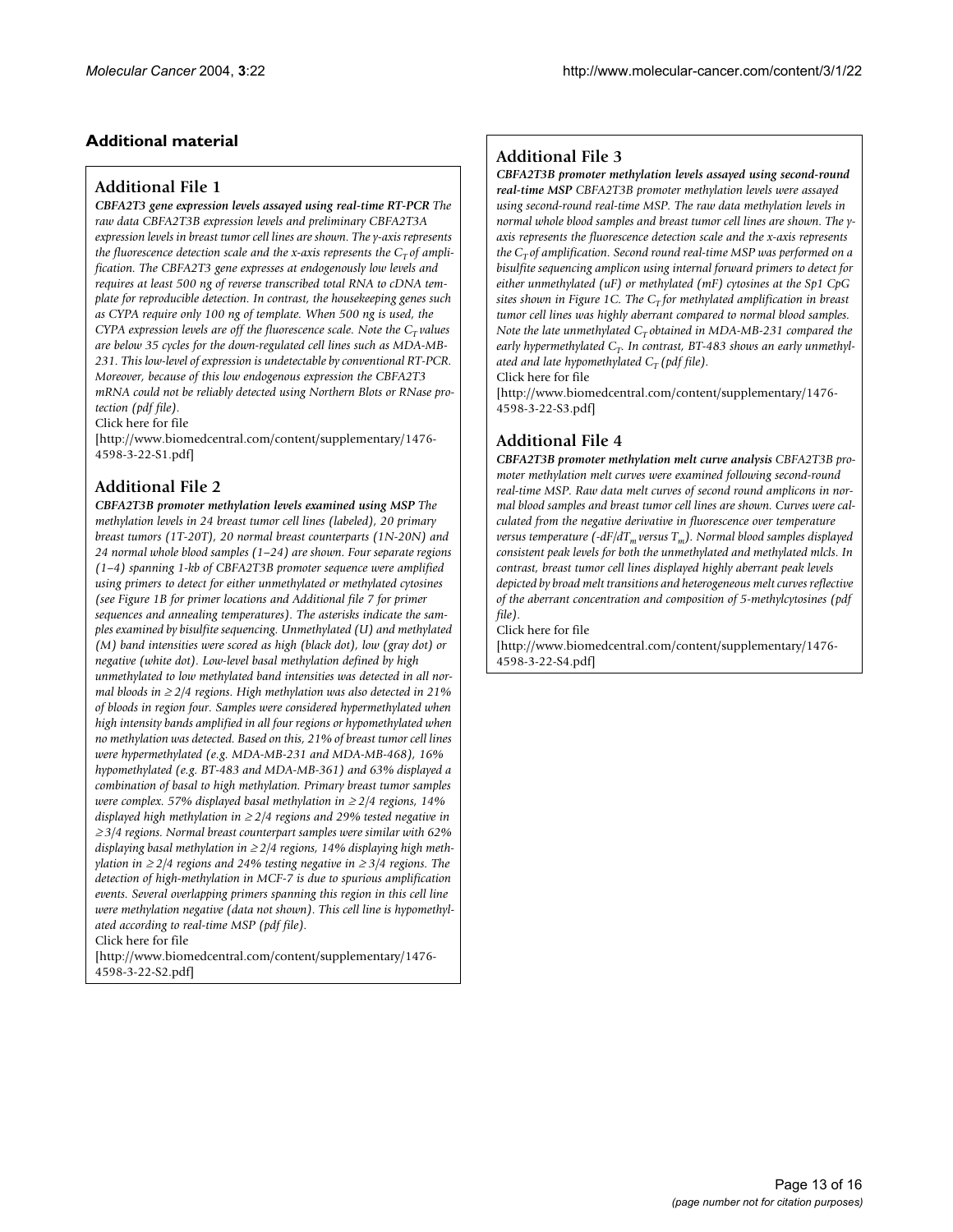#### **Additional File 5**

*CBFA2T3B promoter methylation levels versus gene expression Methylation indices were calculated as methylated promoter mlcls per 104 cells for breast tumor cell lines with pre-determined 16q24.3 DNA mlcls per cell and plotted against CBFA2T3 mRNA mlcls per 104 cells. The y-axis represents methylation levels assayed using real-time MSP and the x-axis represents expression levels assayed using real-time RT-PCR. Both data sets are shown on a log scale. Each black circle represents a different breast tumor cell line. The asterisk marks the median methylation and median gene expression levels. The median methylation index of 0.02 (i.e. 2 mlcls or alleles methylated in 100) is calculated from the median methylation level of 450 methylated alleles per 104 cells divided by the number of unmethylated 'active' alleles in the 104 cells or 20,000 alleles, i.e. [450 ÷ (20,000 - 450) = 0.02]. The median gene expression index of 0.2 (i.e. 20 mRNA mlcls expressed in 98 'active' alleles) is calculated from the median expression level of 4,500 mRNA mlcls per 104 cells divided by the number of unmethylated 'active' mlcls in the 104 cells, i.e. (4,500 ÷ 19,550 = 0.2). This calculation equates to approximately 4–5 mRNA mlcls expressed per 10 cells and suggests that the CBFA2T3B gene is largely transcriptionally inert. The remaining active alleles may be transfactor dependent for expression. An inverse correlation between promoter methylation and expression levels per population of cells was established (r2 = 0.77; r = -0.9, P < .0001). In hypermethylated MDA-MB-231, approximately 17,000 promoter mlcls were methylated (i.e. mi = 0.85 as 17,000 in 20,000 are methylated) and 4 mRNA mlcls expressed per 104 cells. In hypomethylated BT-483, approximately 5 promoter mlcls were methylated (mi = 0.0002) and 120,000 (± 40,000) mRNA mlcls expressed per 104 cells. This elevated expression equates that 12 (± 4) mRNA mlcls per cell are expressed from an estimated four-promoter mlcls per cell (i.e. four-16q24.3 DNA mlcls per cell) or that one 'active' unmethylated CBFA2T3B promoter mlcl per cell transcribes 2–4 mRNA mlcls. From a methylation index of approximately 2% and greater, a large increase in y may lead to a small decrease in x. Under this condition, the relationship may be asymptotic. The regression equation*  $y = 25,801 x^{-0.58}$ *(r2 = 0.7669) describes the methylation and expression relationship. When plotted as methylation index values the equation was*  $\gamma = 1.05 x^{0.61}$ *(r2 = 0.7665) (pdf file).*

Click here for file

[\[http://www.biomedcentral.com/content/supplementary/1476-](http://www.biomedcentral.com/content/supplementary/1476-4598-3-22-S5.pdf) 4598-3-22-S5.pdf]

#### **Additional File 6**

*CBFA2T3B promoter methylation levels assayed using second-round real-time MSP The methylation levels in normal whole blood samples, normal breast counterparts, primary breast tumors and breast tumor cell lines were assayed at the Sp1 site shown in Figure 1C and plotted as absolute methylation ratios (u/m). All samples are labeled corresponding in part to Additional file 2. The asterisks indicate the samples examined by bisulfite sequencing. The gray highlights indicate the normal blood and normal breast counterpart 'full' methylation ranges. Basal methylation ratios in normal bloods averaged 60:1 (cumulative mean) unmethylated to methylated CBFA2T3B promoter mlcls. This average coincided with conventional MSP band intensities of 100:1 based on pUC19 DNA/MspI marker concentrations (see Figure 3) and the median methylation index of 0.02 (i.e. 2 mlcls in 100 are methylated). Normal blood ratios ranged 20:1 to 160:1 unmethylated to methylated mlcls. Normal breast counterparts were similar to normal bloods averaging 100:1 but with a larger range of 10:1 to 350:1. Relative to the normal samples, breast tumors displayed highly aberrant methylation ratios clearly resolved by second-round real-time MSP. 75% of breast tumor cell lines were aberrantly methylated outside the full range of normal blood basal methylation. 58% were outside the range of normal breast. Half of the aberrations were either hypo or hypermethylated relative to both normal blood and normal breast. Similar to cell lines, 51% of primary breast tumors were aberrantly methylated relative to normal blood. 35% were aberrant relative to normal breast (i.e. 24% were hypermethylated and 11% hypomethylated). Aberrant methylation ratios ranged from 1:10 in hypermethylated MDA-MB-231 to 7,000:1 in hypomethylated BT-483 (pdf file).* Click here for file

[\[http://www.biomedcentral.com/content/supplementary/1476-](http://www.biomedcentral.com/content/supplementary/1476-4598-3-22-S6.pdf) 4598-3-22-S6.pdf]

#### **Additional File 7**

*Primers, probes and annealing temperatures used (pdf file).* Click here for file [\[http://www.biomedcentral.com/content/supplementary/1476-](http://www.biomedcentral.com/content/supplementary/1476-4598-3-22-S7.pdf) 4598-3-22-S7.pdf]

#### **References**

- 1. Cleton-Jansen AM, Callen DF, Seshadri R, Goldup S, Mccallum B, Crawford J, Powell JA, Settasatian C, van Beerendonk H, Moerland EW, Smit VT, Harris WH, Millis R, Morgan NV, Barnes D, Mathew CG, Cornelisse CJ: **[Loss of heterozygosity mapping at chromo](http://www.ncbi.nlm.nih.gov/entrez/query.fcgi?cmd=Retrieve&db=PubMed&dopt=Abstract&list_uids=11221848)[some arm 16q in 712 breast tumors reveals factors that influ](http://www.ncbi.nlm.nih.gov/entrez/query.fcgi?cmd=Retrieve&db=PubMed&dopt=Abstract&list_uids=11221848)[ence delineation of candidate regions.](http://www.ncbi.nlm.nih.gov/entrez/query.fcgi?cmd=Retrieve&db=PubMed&dopt=Abstract&list_uids=11221848)** *Cancer Res* 2001, **61:**1171-1177.
- 2. Suzuki H, Komiya A, Emi M, Kuramochi H, Shiraishi T, Yatani R, Shimazaki J: **[Three distinct commonly deleted regions of chro](http://www.ncbi.nlm.nih.gov/entrez/query.fcgi?cmd=Retrieve&db=PubMed&dopt=Abstract&list_uids=10.1002/(SICI)1098-2264(199612)17:4<225::AID-GCC4>3.3.CO;2-S)[mosome arm 16q in human primary and metastatic prostate](http://www.ncbi.nlm.nih.gov/entrez/query.fcgi?cmd=Retrieve&db=PubMed&dopt=Abstract&list_uids=10.1002/(SICI)1098-2264(199612)17:4<225::AID-GCC4>3.3.CO;2-S) [cancers](http://www.ncbi.nlm.nih.gov/entrez/query.fcgi?cmd=Retrieve&db=PubMed&dopt=Abstract&list_uids=10.1002/(SICI)1098-2264(199612)17:4<225::AID-GCC4>3.3.CO;2-S)[.](http://www.ncbi.nlm.nih.gov/entrez/query.fcgi?cmd=Retrieve&db=PubMed&dopt=Abstract&list_uids=8946204)** *Genes Chromosomes Cancer* 1996, **17:**225-233.
- 3. Hansen LL, Jensen LL, Dimitrakakis C, Michalas S, Gilbert F, Barber HR, Overgaard J, Arzimanoglou II: **[Allelic imbalance in selected](http://www.ncbi.nlm.nih.gov/entrez/query.fcgi?cmd=Retrieve&db=PubMed&dopt=Abstract&list_uids=12547149) [chromosomal regions in ovarian cancer](http://www.ncbi.nlm.nih.gov/entrez/query.fcgi?cmd=Retrieve&db=PubMed&dopt=Abstract&list_uids=12547149)[.](http://www.ncbi.nlm.nih.gov/entrez/query.fcgi?cmd=Retrieve&db=PubMed&dopt=Abstract&list_uids=10.1016/S0165-4608(02)00620-9)** *Cancer Genet Cytogenet* 2002, **139:**1-8.
- 4. Whitmore SA, Crawford J, Apostolou S, Eyre H, Baker E, Lower KM, Settasatian C, Goldup S, Seshadri R, Gibson RA, Mathew CG, Cleton-Jansen AM, Savoia A, Pronk JC, Auerbach AD, Doggett NA, Sutherland GR, Callen DF: **[Construction of a high-resolution physical](http://www.ncbi.nlm.nih.gov/entrez/query.fcgi?cmd=Retrieve&db=PubMed&dopt=Abstract&list_uids=10.1006/geno.1998.5316) [and transcription map of chromosome 16q24.3: a region of](http://www.ncbi.nlm.nih.gov/entrez/query.fcgi?cmd=Retrieve&db=PubMed&dopt=Abstract&list_uids=10.1006/geno.1998.5316) [frequent loss of heterozygosity in sporadic breast cancer](http://www.ncbi.nlm.nih.gov/entrez/query.fcgi?cmd=Retrieve&db=PubMed&dopt=Abstract&list_uids=10.1006/geno.1998.5316)[.](http://www.ncbi.nlm.nih.gov/entrez/query.fcgi?cmd=Retrieve&db=PubMed&dopt=Abstract&list_uids=9628816)** *Genomics* 1998, **50:**1-8.
- 5. Crawford J, Ianzano L, Savino M, Whitmore S, Cleton-Jansen AM, Settasatian C, d'apolito M, Seshadri R, Pronk JC, Auerbach AD, Verlander PC, Mathew CG, Tipping AJ, Doggett NA, Zelante L, Callen DF, Savoia A: **[The PISSLRE gene: structure, exon skipping,](http://www.ncbi.nlm.nih.gov/entrez/query.fcgi?cmd=Retrieve&db=PubMed&dopt=Abstract&list_uids=10.1006/geno.1998.5676)**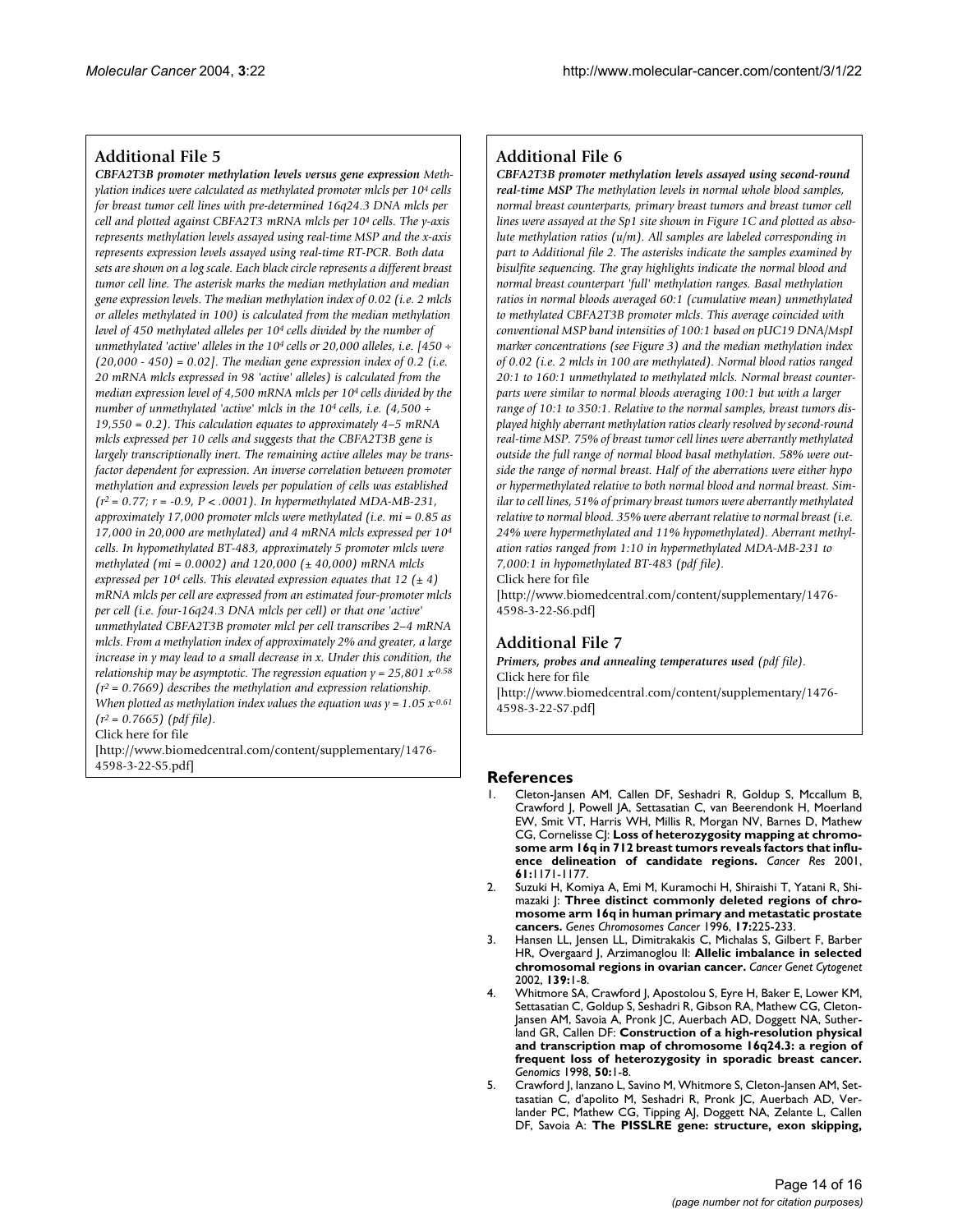**[and exclusion as tumour suppressor in breast cancer](http://www.ncbi.nlm.nih.gov/entrez/query.fcgi?cmd=Retrieve&db=PubMed&dopt=Abstract&list_uids=10.1006/geno.1998.5676)[.](http://www.ncbi.nlm.nih.gov/entrez/query.fcgi?cmd=Retrieve&db=PubMed&dopt=Abstract&list_uids=10036189)** *Genomics* 1999, **56:**90-97.

- 6. Powell JA, Gardner AE, Bais AJ, Hinze SJ, Baker E, Whitmore S, Crawford J, Kochetkova M, Spendlove HE, Doggett NA, Sutherland GR, Callen DF, Kremmidiotis G: **[Sequencing, transcript identifica](http://www.ncbi.nlm.nih.gov/entrez/query.fcgi?cmd=Retrieve&db=PubMed&dopt=Abstract&list_uids=12213200)[tion and quantitative gene expression profiling in the breast](http://www.ncbi.nlm.nih.gov/entrez/query.fcgi?cmd=Retrieve&db=PubMed&dopt=Abstract&list_uids=12213200) cancer loss of heterozygosity region 16q24.3 reveal three [potential tumor-suppressor genes](http://www.ncbi.nlm.nih.gov/entrez/query.fcgi?cmd=Retrieve&db=PubMed&dopt=Abstract&list_uids=12213200)[.](http://www.ncbi.nlm.nih.gov/entrez/query.fcgi?cmd=Retrieve&db=PubMed&dopt=Abstract&list_uids=10.1006/geno.2002.6828)** *Genomics* 2002, **80:**303-310.
- 7. Davis JN, McGhee L, Meyers S: **[The ETO \(MTG8\) gene family](http://www.ncbi.nlm.nih.gov/entrez/query.fcgi?cmd=Retrieve&db=PubMed&dopt=Abstract&list_uids=10.1016/S0378-1119(02)01172-1)[.](http://www.ncbi.nlm.nih.gov/entrez/query.fcgi?cmd=Retrieve&db=PubMed&dopt=Abstract&list_uids=12559562)** *Gene* 2003, **303:**1-10.
- 8. Gamou T, Kitamura E, Hosoda F, Shimizu K, Shinohara K, Hayashi Y, Nagase T, Yokoyama Y, Ohki M: **[The partner gene of AML1 in](http://www.ncbi.nlm.nih.gov/entrez/query.fcgi?cmd=Retrieve&db=PubMed&dopt=Abstract&list_uids=9596646) [t\(16;21\) myeloid malignancies is a novel member of the](http://www.ncbi.nlm.nih.gov/entrez/query.fcgi?cmd=Retrieve&db=PubMed&dopt=Abstract&list_uids=9596646) [MTG8 \(ETO\) family.](http://www.ncbi.nlm.nih.gov/entrez/query.fcgi?cmd=Retrieve&db=PubMed&dopt=Abstract&list_uids=9596646)** *Blood* 1998, **91:**4028-4037.
- 9. Hoogeveen AT, Rossetti S, Stoyanova V, Schonkeren J, Fenaroli A, Schiaffonati L, van Unen L, Sacchi N: **[The transcriptional core](http://www.ncbi.nlm.nih.gov/entrez/query.fcgi?cmd=Retrieve&db=PubMed&dopt=Abstract&list_uids=10.1038/sj.onc.1205882)[pressor MTG16a contains a novel nucleolar targeting](http://www.ncbi.nlm.nih.gov/entrez/query.fcgi?cmd=Retrieve&db=PubMed&dopt=Abstract&list_uids=10.1038/sj.onc.1205882) sequence deranged in t(16;21)-positive myeloid [malignancies](http://www.ncbi.nlm.nih.gov/entrez/query.fcgi?cmd=Retrieve&db=PubMed&dopt=Abstract&list_uids=10.1038/sj.onc.1205882)[.](http://www.ncbi.nlm.nih.gov/entrez/query.fcgi?cmd=Retrieve&db=PubMed&dopt=Abstract&list_uids=12242670)** *Oncogene* 2002, **21:**6703-6712.
- Schillace RV, Andrews SF, Liberty GA, Davey MP, Carr DW: [Identi](http://www.ncbi.nlm.nih.gov/entrez/query.fcgi?cmd=Retrieve&db=PubMed&dopt=Abstract&list_uids=11823486)**[fication and characterization of myeloid translocation gene](http://www.ncbi.nlm.nih.gov/entrez/query.fcgi?cmd=Retrieve&db=PubMed&dopt=Abstract&list_uids=11823486) 16b as a novel a kinase anchoring protein in T lymphocytes.** *J Immunol* 2002, **168:**1590-1599.
- 11. Kochetkova M, McKenzie OL, Bais AJ, Martin JM, Secker GA, Seshadri R, Powell JA, Hinze SJ, Gardner AE, Spendlove HE, O'Callaghan NJ, Cleton-Jansen AM, Cornelisse C, Whitmore SA, Crawford J, Kremmidiotis G, Sutherland GR, Callen DF: **[CBFA2T3 \(MTG16\) is a](http://www.ncbi.nlm.nih.gov/entrez/query.fcgi?cmd=Retrieve&db=PubMed&dopt=Abstract&list_uids=12183414) [putative breast tumor suppressor gene from the breast can](http://www.ncbi.nlm.nih.gov/entrez/query.fcgi?cmd=Retrieve&db=PubMed&dopt=Abstract&list_uids=12183414)[cer loss of heterozygosity region at 16q24.3.](http://www.ncbi.nlm.nih.gov/entrez/query.fcgi?cmd=Retrieve&db=PubMed&dopt=Abstract&list_uids=12183414)** *Cancer Res* 2002, **62:**4599-4604.
- 12. Baylin SB, Herman JG: **[DNA hypermethylation in tumorigene](http://www.ncbi.nlm.nih.gov/entrez/query.fcgi?cmd=Retrieve&db=PubMed&dopt=Abstract&list_uids=10.1016/S0168-9525(99)01971-X)[sis: epigenetics joins genetics](http://www.ncbi.nlm.nih.gov/entrez/query.fcgi?cmd=Retrieve&db=PubMed&dopt=Abstract&list_uids=10.1016/S0168-9525(99)01971-X)[.](http://www.ncbi.nlm.nih.gov/entrez/query.fcgi?cmd=Retrieve&db=PubMed&dopt=Abstract&list_uids=10729832)** *Trends Genet* 2000, **16:**168-174.
- 13. Jones PA, Baylin SB: **[The fundamental role of epigenetic events](http://www.ncbi.nlm.nih.gov/entrez/query.fcgi?cmd=Retrieve&db=PubMed&dopt=Abstract&list_uids=10.1038/nrg962) [in cancer](http://www.ncbi.nlm.nih.gov/entrez/query.fcgi?cmd=Retrieve&db=PubMed&dopt=Abstract&list_uids=10.1038/nrg962)[.](http://www.ncbi.nlm.nih.gov/entrez/query.fcgi?cmd=Retrieve&db=PubMed&dopt=Abstract&list_uids=12042769)** *Nat Rev Genet* 2002, **3:**415-428.
- 14. Counts JL, Goodman JI: **[Hypomethylation of DNA: a possible](http://www.ncbi.nlm.nih.gov/entrez/query.fcgi?cmd=Retrieve&db=PubMed&dopt=Abstract&list_uids=8532739) [epigenetic mechanism involved in tumor promotion.](http://www.ncbi.nlm.nih.gov/entrez/query.fcgi?cmd=Retrieve&db=PubMed&dopt=Abstract&list_uids=8532739)** *Prog Clin Biol Res* 1995, **391:**81-101.
- 15. Laird PW: **[The power and the promise of DNA methylation](http://www.ncbi.nlm.nih.gov/entrez/query.fcgi?cmd=Retrieve&db=PubMed&dopt=Abstract&list_uids=10.1038/nrc1045) [markers](http://www.ncbi.nlm.nih.gov/entrez/query.fcgi?cmd=Retrieve&db=PubMed&dopt=Abstract&list_uids=10.1038/nrc1045)[.](http://www.ncbi.nlm.nih.gov/entrez/query.fcgi?cmd=Retrieve&db=PubMed&dopt=Abstract&list_uids=12671664)** *Nat Rev Cancer* 2003, **3:**253-266.
- 16. Callen DF, Crawford J, Derwas C, Cleton-Jansen AM, Cornelisse CJ, Baker E: **[Defining regions of loss of heterozygosity of 16q in](http://www.ncbi.nlm.nih.gov/entrez/query.fcgi?cmd=Retrieve&db=PubMed&dopt=Abstract&list_uids=11890994) [breast cancer cell lines](http://www.ncbi.nlm.nih.gov/entrez/query.fcgi?cmd=Retrieve&db=PubMed&dopt=Abstract&list_uids=11890994)[.](http://www.ncbi.nlm.nih.gov/entrez/query.fcgi?cmd=Retrieve&db=PubMed&dopt=Abstract&list_uids=10.1016/S0165-4608(01)00565-9)** *Cancer Genet Cytogenet* 2002, **133:**76-82.
- 17. Grunau C, Clark SJ, Rosenthal A: **[Bisulfite genomic sequencing:](http://www.ncbi.nlm.nih.gov/entrez/query.fcgi?cmd=Retrieve&db=PubMed&dopt=Abstract&list_uids=10.1093/nar/29.13.e65) [systematic investigation of critical experimental](http://www.ncbi.nlm.nih.gov/entrez/query.fcgi?cmd=Retrieve&db=PubMed&dopt=Abstract&list_uids=10.1093/nar/29.13.e65) [parameters](http://www.ncbi.nlm.nih.gov/entrez/query.fcgi?cmd=Retrieve&db=PubMed&dopt=Abstract&list_uids=10.1093/nar/29.13.e65)[.](http://www.ncbi.nlm.nih.gov/entrez/query.fcgi?cmd=Retrieve&db=PubMed&dopt=Abstract&list_uids=55789)** *Nucleic Acids Res* 2001, **29:**E65.
- 18. Holliday R, Pugh JE: **DNA modification mechanisms and gene activity during development.** *Science* 1975, **186:**226-232.
- 19. Bird A: **[DNA methylation patterns and epigenetic memory](http://www.ncbi.nlm.nih.gov/entrez/query.fcgi?cmd=Retrieve&db=PubMed&dopt=Abstract&list_uids=10.1101/gad.947102)[.](http://www.ncbi.nlm.nih.gov/entrez/query.fcgi?cmd=Retrieve&db=PubMed&dopt=Abstract&list_uids=11782440)** *Genes Dev* 2002, **16:**6-21.
- 20. Jaenisch R, Bird A: **[Epigenetic regulation of gene expression:](http://www.ncbi.nlm.nih.gov/entrez/query.fcgi?cmd=Retrieve&db=PubMed&dopt=Abstract&list_uids=10.1038/ng1089) [how the genome integrates intrinsic and environmental](http://www.ncbi.nlm.nih.gov/entrez/query.fcgi?cmd=Retrieve&db=PubMed&dopt=Abstract&list_uids=10.1038/ng1089) [signals](http://www.ncbi.nlm.nih.gov/entrez/query.fcgi?cmd=Retrieve&db=PubMed&dopt=Abstract&list_uids=10.1038/ng1089)[.](http://www.ncbi.nlm.nih.gov/entrez/query.fcgi?cmd=Retrieve&db=PubMed&dopt=Abstract&list_uids=12610534)** *Nat Genet* 2003, **33:**245-254.
- 21. Dammann R, Yang G, Pfeifer GP: **[Hypermethylation of the CpG](http://www.ncbi.nlm.nih.gov/entrez/query.fcgi?cmd=Retrieve&db=PubMed&dopt=Abstract&list_uids=11306494) [island of Ras association domain family 1A \(RASSF1A\), a](http://www.ncbi.nlm.nih.gov/entrez/query.fcgi?cmd=Retrieve&db=PubMed&dopt=Abstract&list_uids=11306494) putative tumor suppressor gene from the 3p21.3 locus, [occurs in a large percentage of human breast cancers.](http://www.ncbi.nlm.nih.gov/entrez/query.fcgi?cmd=Retrieve&db=PubMed&dopt=Abstract&list_uids=11306494)** *Cancer Res* 2001, **61:**3105-3109.
- 22. Lo KW, Kwong J, Hui AB, Chan SY, To KF, Chan AS, Chow LS, Teo PM, Johnson PJ, Huang DP: **[High frequency of promoter hyper](http://www.ncbi.nlm.nih.gov/entrez/query.fcgi?cmd=Retrieve&db=PubMed&dopt=Abstract&list_uids=11358799)[methylation of RASSF1A in nasopharyngeal carcinoma.](http://www.ncbi.nlm.nih.gov/entrez/query.fcgi?cmd=Retrieve&db=PubMed&dopt=Abstract&list_uids=11358799)** *Cancer Res* 2001, **61:**3877-3881.
- 23. Ferguson AT, Evron E, Umbricht CB, Pandita TK, Chan TA, Hermeking H, Marks JR, Lambers AR, Futreal PA, Stampfer MR, Sukumar S: **[High frequency of hypermethylation at the 14-3-3 sigma](http://www.ncbi.nlm.nih.gov/entrez/query.fcgi?cmd=Retrieve&db=PubMed&dopt=Abstract&list_uids=10.1073/pnas.100566997) [locus leads to gene silencing in breast cancer](http://www.ncbi.nlm.nih.gov/entrez/query.fcgi?cmd=Retrieve&db=PubMed&dopt=Abstract&list_uids=10.1073/pnas.100566997)[.](http://www.ncbi.nlm.nih.gov/entrez/query.fcgi?cmd=Retrieve&db=PubMed&dopt=Abstract&list_uids=18556)** *Proc Natl Acad Sci U S A* 2000, **97:**6049-6054.
- 24. Wong IH, Lo YM, Yeo W, Lau WY, Johnson PJ: **[Frequent p15 pro](http://www.ncbi.nlm.nih.gov/entrez/query.fcgi?cmd=Retrieve&db=PubMed&dopt=Abstract&list_uids=10999738)[moter methylation in tumor and peripheral blood from](http://www.ncbi.nlm.nih.gov/entrez/query.fcgi?cmd=Retrieve&db=PubMed&dopt=Abstract&list_uids=10999738) [hepatocellular carcinoma patients.](http://www.ncbi.nlm.nih.gov/entrez/query.fcgi?cmd=Retrieve&db=PubMed&dopt=Abstract&list_uids=10999738)** *Clin Cancer Res* 2000, **6:**3516-3521.
- 25. Palmisano WA, Divine KK, Saccomanno G, Gilliland FD, Baylin SB, Herman JG, Belinsky SA: **[Predicting lung cancer by detecting](http://www.ncbi.nlm.nih.gov/entrez/query.fcgi?cmd=Retrieve&db=PubMed&dopt=Abstract&list_uids=11085511) [aberrant promoter methylation in sputum.](http://www.ncbi.nlm.nih.gov/entrez/query.fcgi?cmd=Retrieve&db=PubMed&dopt=Abstract&list_uids=11085511)** *Cancer Res* 2000, **60:**5954-5958.
- 26. Simpkins SB, Bocker T, Swisher EM, Mutch DG, Gersell DJ, Kovatich AJ, Palazzo JP, Fishel R, Goodfellow PJ: **[MLH1 promoter methyla-](http://www.ncbi.nlm.nih.gov/entrez/query.fcgi?cmd=Retrieve&db=PubMed&dopt=Abstract&list_uids=10.1093/hmg/8.4.661)**

**[tion and gene silencing is the primary cause of microsatellite](http://www.ncbi.nlm.nih.gov/entrez/query.fcgi?cmd=Retrieve&db=PubMed&dopt=Abstract&list_uids=10.1093/hmg/8.4.661) [instability in sporadic endometrial cancers](http://www.ncbi.nlm.nih.gov/entrez/query.fcgi?cmd=Retrieve&db=PubMed&dopt=Abstract&list_uids=10.1093/hmg/8.4.661)[.](http://www.ncbi.nlm.nih.gov/entrez/query.fcgi?cmd=Retrieve&db=PubMed&dopt=Abstract&list_uids=10072435)** *Hum Mol Genet* 1999, **8:**661-666.

- 27. Young J, Biden KG, Simms LA, Huggard P, Karamatic R, Eyre HJ, Sutherland GR, Herath N, Barker M, Anderson GJ, Fitzpatrick DR, Ramm GA, Jass JR, Leggett BA: **[HPP1: a transmembrane protein](http://www.ncbi.nlm.nih.gov/entrez/query.fcgi?cmd=Retrieve&db=PubMed&dopt=Abstract&list_uids=10.1073/pnas.011415298)[encoding gene commonly methylated in colorectal polyps](http://www.ncbi.nlm.nih.gov/entrez/query.fcgi?cmd=Retrieve&db=PubMed&dopt=Abstract&list_uids=10.1073/pnas.011415298) [and cancers](http://www.ncbi.nlm.nih.gov/entrez/query.fcgi?cmd=Retrieve&db=PubMed&dopt=Abstract&list_uids=10.1073/pnas.011415298)[.](http://www.ncbi.nlm.nih.gov/entrez/query.fcgi?cmd=Retrieve&db=PubMed&dopt=Abstract&list_uids=14579)** *Proc Natl Acad Sci U S A* 2001, **98:**265-270.
- Goessl C, Krause H, Muller M, Heicappell R, Schrader M, Sachsinger J, Miller K: **[Fluorescent methylation-specific polymerase chain](http://www.ncbi.nlm.nih.gov/entrez/query.fcgi?cmd=Retrieve&db=PubMed&dopt=Abstract&list_uids=11085508) [reaction for DNA-based detection of prostate cancer in bod](http://www.ncbi.nlm.nih.gov/entrez/query.fcgi?cmd=Retrieve&db=PubMed&dopt=Abstract&list_uids=11085508)[ily fluids.](http://www.ncbi.nlm.nih.gov/entrez/query.fcgi?cmd=Retrieve&db=PubMed&dopt=Abstract&list_uids=11085508)** *Cancer Res* 2000, **60:**5941-5945.
- 29. Usadel H, Brabender J, Danenberg KD, Jeronimo C, Harden S, Engles J, Danenberg PV, Yang S, Sidransky D: **[Quantitative adenomatous](http://www.ncbi.nlm.nih.gov/entrez/query.fcgi?cmd=Retrieve&db=PubMed&dopt=Abstract&list_uids=11809682) [polyposis coli promoter methylation analysis in tumor tis](http://www.ncbi.nlm.nih.gov/entrez/query.fcgi?cmd=Retrieve&db=PubMed&dopt=Abstract&list_uids=11809682)sue, serum, and plasma DNA of patients with lung cancer.** *Cancer Res* 2002, **62:**371-375.
- 30. Chen RZ, Pettersson U, Beard C, Jackson-Grusby L, Jaenisch R: **[DNA](http://www.ncbi.nlm.nih.gov/entrez/query.fcgi?cmd=Retrieve&db=PubMed&dopt=Abstract&list_uids=10.1038/25779) [hypomethylation leads to elevated mutation rates](http://www.ncbi.nlm.nih.gov/entrez/query.fcgi?cmd=Retrieve&db=PubMed&dopt=Abstract&list_uids=10.1038/25779)[.](http://www.ncbi.nlm.nih.gov/entrez/query.fcgi?cmd=Retrieve&db=PubMed&dopt=Abstract&list_uids=9738504)** *Nature* 1998, **395:**89-93.
- 31. Rhee I, Jair KW, Yen RW, Lengauer C, Herman JG, Kinzler KW, Vogelstein B, Baylin SB, Schuebel KE: **[CpG methylation is main](http://www.ncbi.nlm.nih.gov/entrez/query.fcgi?cmd=Retrieve&db=PubMed&dopt=Abstract&list_uids=10.1038/35010000)[tained in human cancer cells lacking DNMT1](http://www.ncbi.nlm.nih.gov/entrez/query.fcgi?cmd=Retrieve&db=PubMed&dopt=Abstract&list_uids=10.1038/35010000)[.](http://www.ncbi.nlm.nih.gov/entrez/query.fcgi?cmd=Retrieve&db=PubMed&dopt=Abstract&list_uids=10801130)** *Nature* 2000, **404:**1003-1007.
- 32. Rhee I, Bachman KE, Park BH, Jair KW, Yen RW, Schuebel KE, Cui H, Feinberg AP, Lengauer C, Kinzler KW, Baylin SB, Vogelstein B: **[DNMT1 and DNMT3b cooperate to silence genes in human](http://www.ncbi.nlm.nih.gov/entrez/query.fcgi?cmd=Retrieve&db=PubMed&dopt=Abstract&list_uids=10.1038/416552a) [cancer cells](http://www.ncbi.nlm.nih.gov/entrez/query.fcgi?cmd=Retrieve&db=PubMed&dopt=Abstract&list_uids=10.1038/416552a)[.](http://www.ncbi.nlm.nih.gov/entrez/query.fcgi?cmd=Retrieve&db=PubMed&dopt=Abstract&list_uids=11932749)** *Nature* 2002, **416:**552-556.
- 33. Robert MF, Morin S, Beaulieu N, Gauthier F, Chute IC, Barsalou A, MacLeod AR: **[DNMT1 is required to maintain CpG methyla](http://www.ncbi.nlm.nih.gov/entrez/query.fcgi?cmd=Retrieve&db=PubMed&dopt=Abstract&list_uids=10.1038/ng1068)[tion and aberrant gene silencing in human cancer cells](http://www.ncbi.nlm.nih.gov/entrez/query.fcgi?cmd=Retrieve&db=PubMed&dopt=Abstract&list_uids=10.1038/ng1068)[.](http://www.ncbi.nlm.nih.gov/entrez/query.fcgi?cmd=Retrieve&db=PubMed&dopt=Abstract&list_uids=12496760)** *Nat Genet* 2003, **33:**61-65.
- 34. Eden A, Gaudet F, Waghmare A, Jaenisch R: **[Chromosomal insta](http://www.ncbi.nlm.nih.gov/entrez/query.fcgi?cmd=Retrieve&db=PubMed&dopt=Abstract&list_uids=10.1126/science.1083557)[bility and tumors promoted by DNA hypomethylation](http://www.ncbi.nlm.nih.gov/entrez/query.fcgi?cmd=Retrieve&db=PubMed&dopt=Abstract&list_uids=10.1126/science.1083557)[.](http://www.ncbi.nlm.nih.gov/entrez/query.fcgi?cmd=Retrieve&db=PubMed&dopt=Abstract&list_uids=12702868)** *Science* 2003, **300:**455.
- 35. Wang J, Hoshino T, Redner RL, Kajigaya S, Liu JM: **[ETO, fusion part](http://www.ncbi.nlm.nih.gov/entrez/query.fcgi?cmd=Retrieve&db=PubMed&dopt=Abstract&list_uids=10.1073/pnas.95.18.10860)[ner in t\(8;21\) acute myeloid leukemia, represses transcrip](http://www.ncbi.nlm.nih.gov/entrez/query.fcgi?cmd=Retrieve&db=PubMed&dopt=Abstract&list_uids=10.1073/pnas.95.18.10860)tion by interaction with the human N-CoR/mSin3/HDAC1 [complex](http://www.ncbi.nlm.nih.gov/entrez/query.fcgi?cmd=Retrieve&db=PubMed&dopt=Abstract&list_uids=10.1073/pnas.95.18.10860)[.](http://www.ncbi.nlm.nih.gov/entrez/query.fcgi?cmd=Retrieve&db=PubMed&dopt=Abstract&list_uids=27986)** *Proc Natl Acad Sci U S A* 1998, **95:**10860-10865.
- 36. Lutterbach B, Westendorf JJ, Linggi B, Patten A, Moniwa M, Davie JR, Huynh KD, Bardwell VJ, Lavinsky RM, Rosenfeld MG, Glass C, Seto E, Hiebert SW: **[ETO, a target of t\(8;21\) in acute leukemia, inter](http://www.ncbi.nlm.nih.gov/entrez/query.fcgi?cmd=Retrieve&db=PubMed&dopt=Abstract&list_uids=109299)[acts with the N-CoR and mSin3 corepressors](http://www.ncbi.nlm.nih.gov/entrez/query.fcgi?cmd=Retrieve&db=PubMed&dopt=Abstract&list_uids=109299)[.](http://www.ncbi.nlm.nih.gov/entrez/query.fcgi?cmd=Retrieve&db=PubMed&dopt=Abstract&list_uids=9819404)** *Mol Cell Biol* 1998, **18:**7176-7184.
- 37. Gelmetti V, Zhang J, Fanelli M, Minucci S, Pelicci PG, Lazar MA: **[Aber](http://www.ncbi.nlm.nih.gov/entrez/query.fcgi?cmd=Retrieve&db=PubMed&dopt=Abstract&list_uids=109300)[rant recruitment of the nuclear receptor corepressor-his](http://www.ncbi.nlm.nih.gov/entrez/query.fcgi?cmd=Retrieve&db=PubMed&dopt=Abstract&list_uids=109300)tone deacetylase complex by the acute myeloid leukemia [fusion partner ETO](http://www.ncbi.nlm.nih.gov/entrez/query.fcgi?cmd=Retrieve&db=PubMed&dopt=Abstract&list_uids=109300)[.](http://www.ncbi.nlm.nih.gov/entrez/query.fcgi?cmd=Retrieve&db=PubMed&dopt=Abstract&list_uids=9819405)** *Mol Cell Biol* 1998, **18:**7185-7191.
- 38. Amann JM, Nip J, Strom DK, Lutterbach B, Harada H, Lenny N, Downing JR, Meyers S, Hiebert SW: **[ETO, a target of t\(8;21\) in](http://www.ncbi.nlm.nih.gov/entrez/query.fcgi?cmd=Retrieve&db=PubMed&dopt=Abstract&list_uids=11533236) [acute leukemia, makes distinct contacts with multiple his](http://www.ncbi.nlm.nih.gov/entrez/query.fcgi?cmd=Retrieve&db=PubMed&dopt=Abstract&list_uids=11533236)tone deacetylases and binds mSin3A through its oligomeri[zation domain](http://www.ncbi.nlm.nih.gov/entrez/query.fcgi?cmd=Retrieve&db=PubMed&dopt=Abstract&list_uids=11533236)[.](http://www.ncbi.nlm.nih.gov/entrez/query.fcgi?cmd=Retrieve&db=PubMed&dopt=Abstract&list_uids=99794)** *Mol Cell Biol* 2001, **21:**6470-6483.
- 39. Owens GP, Hahn WE, Cohen JJ: **[Identification of mRNAs associ](http://www.ncbi.nlm.nih.gov/entrez/query.fcgi?cmd=Retrieve&db=PubMed&dopt=Abstract&list_uids=361239)[ated with programmed cell death in immature thymocytes](http://www.ncbi.nlm.nih.gov/entrez/query.fcgi?cmd=Retrieve&db=PubMed&dopt=Abstract&list_uids=361239)[.](http://www.ncbi.nlm.nih.gov/entrez/query.fcgi?cmd=Retrieve&db=PubMed&dopt=Abstract&list_uids=2072913)** *Mol Cell Biol* 1991, **11:**4177-4188.
- 40. Pederson JA, LaFollette JW, Gross C, Veraksa A, McGinnis W, Mahaffey JW: **[Regulation by homeoproteins: a comparison of](http://www.ncbi.nlm.nih.gov/entrez/query.fcgi?cmd=Retrieve&db=PubMed&dopt=Abstract&list_uids=11014815) [deformed-responsive elements.](http://www.ncbi.nlm.nih.gov/entrez/query.fcgi?cmd=Retrieve&db=PubMed&dopt=Abstract&list_uids=11014815)** *Genetics* 2000, **156:**677-686.
- 41. LeBoeuf RD, Burns JN, Bost KL, Blalock JE: **[Isolation, purification,](http://www.ncbi.nlm.nih.gov/entrez/query.fcgi?cmd=Retrieve&db=PubMed&dopt=Abstract&list_uids=2294102) [and partial characterization of suppressin, a novel inhibitor](http://www.ncbi.nlm.nih.gov/entrez/query.fcgi?cmd=Retrieve&db=PubMed&dopt=Abstract&list_uids=2294102) [of cell proliferation.](http://www.ncbi.nlm.nih.gov/entrez/query.fcgi?cmd=Retrieve&db=PubMed&dopt=Abstract&list_uids=2294102)** *J Biol Chem* 1990, **265:**158-165.
- Agathanggelou A, Dallol A, Zochbauer-Muller S, Morrissey C, Honorio S, Hesson L, Martinsson T, Fong KM, Kuo MJ, Yuen PW, Maher ER, Minna JD, Latif F: **[Epigenetic inactivation of the candidate](http://www.ncbi.nlm.nih.gov/entrez/query.fcgi?cmd=Retrieve&db=PubMed&dopt=Abstract&list_uids=10.1038/sj.onc.1206243) [3p21.3 suppressor gene BLU in human cancers](http://www.ncbi.nlm.nih.gov/entrez/query.fcgi?cmd=Retrieve&db=PubMed&dopt=Abstract&list_uids=10.1038/sj.onc.1206243)[.](http://www.ncbi.nlm.nih.gov/entrez/query.fcgi?cmd=Retrieve&db=PubMed&dopt=Abstract&list_uids=12629521)** *Oncogene* 2003, **22:**1580-1588.
- 43. Ansieau S, Leutz A: **[The conserved Mynd domain of BS69 binds](http://www.ncbi.nlm.nih.gov/entrez/query.fcgi?cmd=Retrieve&db=PubMed&dopt=Abstract&list_uids=10.1074/jbc.M110078200) [cellular and oncoviral proteins through a common PXLXP](http://www.ncbi.nlm.nih.gov/entrez/query.fcgi?cmd=Retrieve&db=PubMed&dopt=Abstract&list_uids=10.1074/jbc.M110078200) [motif](http://www.ncbi.nlm.nih.gov/entrez/query.fcgi?cmd=Retrieve&db=PubMed&dopt=Abstract&list_uids=10.1074/jbc.M110078200)[.](http://www.ncbi.nlm.nih.gov/entrez/query.fcgi?cmd=Retrieve&db=PubMed&dopt=Abstract&list_uids=11733528)** *J Biol Chem* 2002, **277:**4906-4910.
- 44. Masselink H, Bernards R: **[The adenovirus E1A binding protein](http://www.ncbi.nlm.nih.gov/entrez/query.fcgi?cmd=Retrieve&db=PubMed&dopt=Abstract&list_uids=10.1038/sj.onc.1203421) [BS69 is a corepressor of transcription through recruitment](http://www.ncbi.nlm.nih.gov/entrez/query.fcgi?cmd=Retrieve&db=PubMed&dopt=Abstract&list_uids=10.1038/sj.onc.1203421) [of N-CoR](http://www.ncbi.nlm.nih.gov/entrez/query.fcgi?cmd=Retrieve&db=PubMed&dopt=Abstract&list_uids=10.1038/sj.onc.1203421)[.](http://www.ncbi.nlm.nih.gov/entrez/query.fcgi?cmd=Retrieve&db=PubMed&dopt=Abstract&list_uids=10734313)** *Oncogene* 2000, **19:**1538-1546.
- 45. Scarr RB, Sharp PA: **[PDCD2 is a negative regulator of HCF-1](http://www.ncbi.nlm.nih.gov/entrez/query.fcgi?cmd=Retrieve&db=PubMed&dopt=Abstract&list_uids=10.1038/sj.onc.1205647) [\(C1\)](http://www.ncbi.nlm.nih.gov/entrez/query.fcgi?cmd=Retrieve&db=PubMed&dopt=Abstract&list_uids=10.1038/sj.onc.1205647)[.](http://www.ncbi.nlm.nih.gov/entrez/query.fcgi?cmd=Retrieve&db=PubMed&dopt=Abstract&list_uids=12149646)** *Oncogene* 2002, **21:**5245-5254.